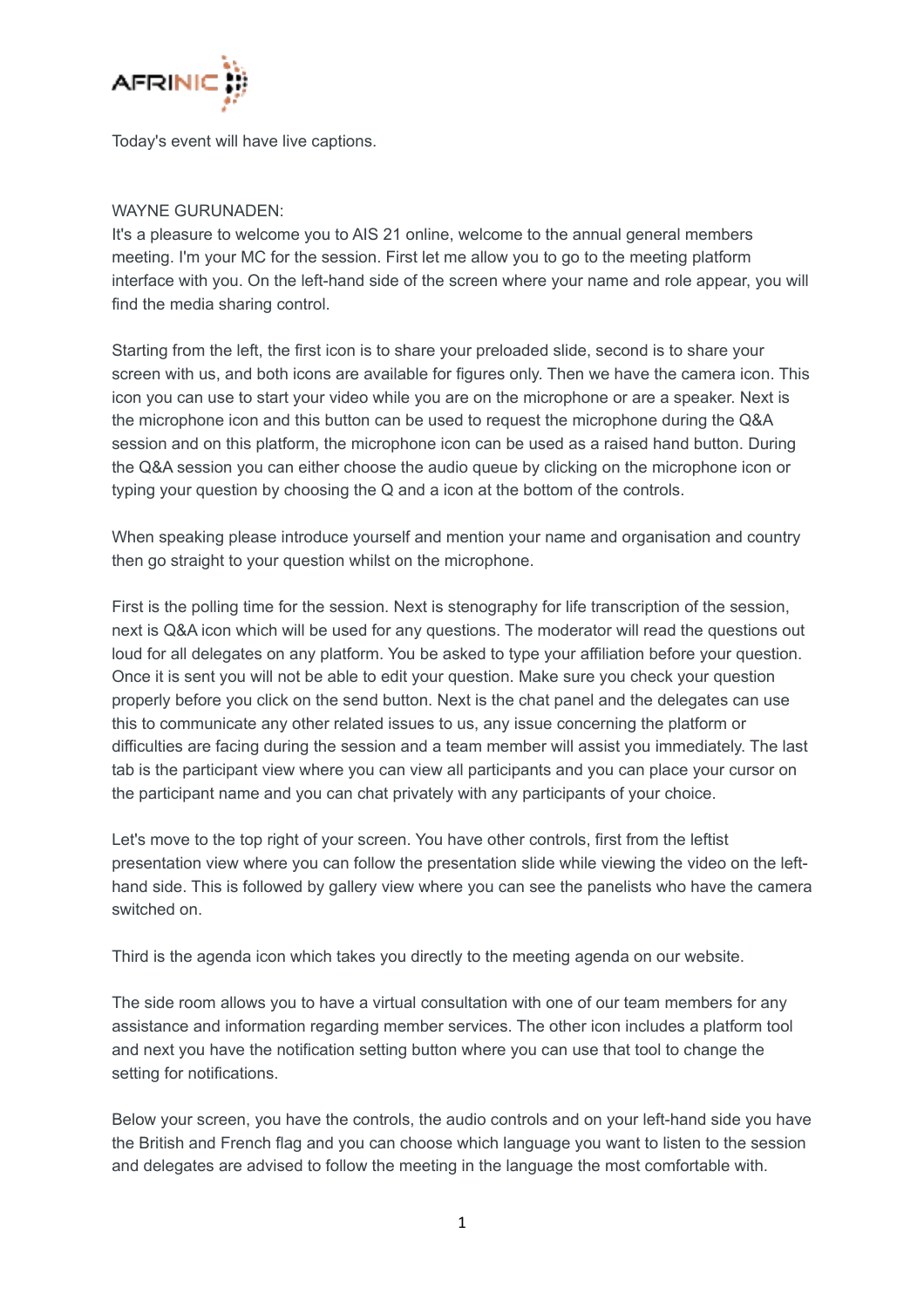

Switching channel will have a lag of a few seconds and if you still need to switch channel please ensure you first mute your microphone, otherwise you will get an error message.

The bottom right of your screen or audio controls and if you are having any issues receiving audio you can hit the first button on the far right and lastly we are live on AFRINIC YouTube and Facebook, both in English and French, I would love to know where you are joining us from, please do Tagus using the hashtag AIS 21 online, and AIS 21. Now we go to some house rules.

In this session we will have time for questions and there are two options, you can choose to come to the microphone by clicking on the microphone icon below your name, when the speaker introduces themselves, when speaking please introduce yourself with your name organisation and country think straight to your question.

Should you have any difficulties during the session you can either use this chart or email us at AIS 2021.support@meetecho.com we provide a WhatsApp number which is +23059223899. As a member of the team will reply to your message and ask if you are having difficulties.

For more support please visit our website and you will see how to participate and how we can resolve any issues.

Lastly we're live on AFRINIC YouTube and Facebook in both English and French.

Now we will start the session which is the AGM M and it will be chaired by our board chairman Mr Moonesamy. The floor is yours.

# SUBRAMANIAN MOONESAMY:

Good morning, it's a bit early in Mauritius. Welcome to the open mic session.

Every year the board has a meeting which is an open session for members to provide feedback to us in office questions so well open this and if you have any questions please state your name, affiliation then ask a question. Thank you.

DR NII NARKU QUAYNOR: Hello? I can't hear anything.

SPEAKER: Chair can't hear you.

# SUBRAMANIAN MOONESAMY:

You can hear me? Welcome Prof. you have the floor.

# DR NII NARKU QUAYNOR:

I have a few questions if you will allow me to. The first one is about the appeal committee. I would be interested in knowing if you have plans to reconstituted and when that may be. My second question is, there has been a fair amount of allegations of attempts to manage a process in a way that was on compatible for a number of people and I have been reading about it. There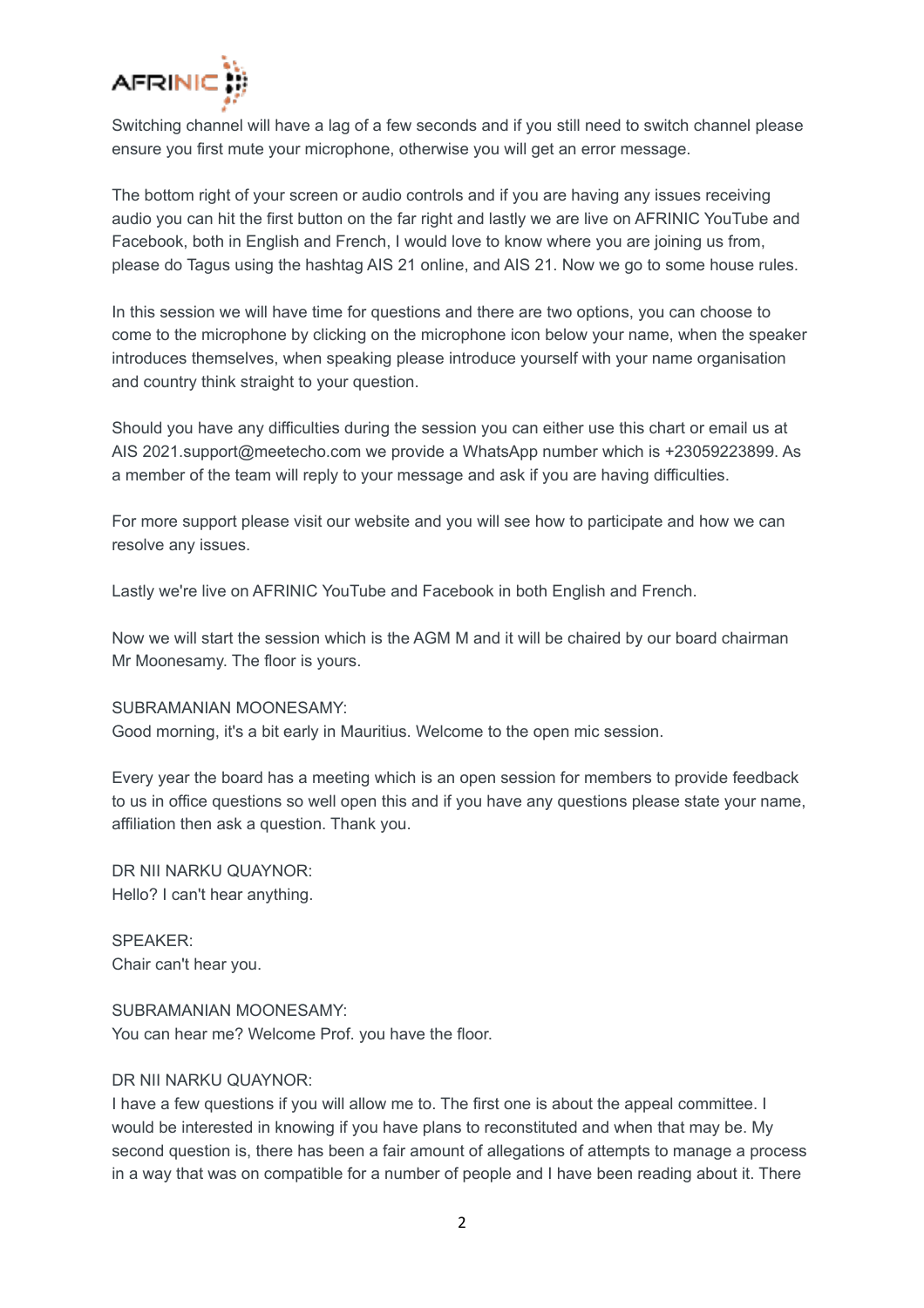

have been two of them, one had to do with PDP nominations, and some second others were not the way they were supposed to be. And we have also had similar things regarding the elections or read about them, allegations of spam, attempted bribery and so on.

Are going to investigate these things and maybe take some actions, or maybe come out with mechanisms that will help prevent another such problem? Because I think if we do not, with the repeated incursions you risk using the integrity of our leadership and I would like that to be addressed. My last one has to do and it had a number of times, have to do a stakeholder balance. Currently we hear a lot of, you might say, statements or things from people who do not run networks and I think if you don't have a good balance you may end up going the wrong way. So once again, I'm going to appeal to members to become more active because this is very important in policymaking and expressing the true nature of what we need as policy and if we can do that, we can avoid potential capture. Thank you very much.

# SUBRAMANIAN MOONESAMY:

Thank you Prof., we have three or four questions, one is about the election, the other was related to the appeals committee. Third was related to members being contacted if I remember correctly in the fourth one was about the nomination committee going forward. On elections, I would like to be impartial on this and I will comment on the elections, I will give the floor to someone from the election committee to comment on the election part. For contact information, the CEO will comment on it and then I will get back to the appeal committee comment and the PDP comments afterwards. Eddie do you want to go first?

# EDDY KAYIHURA:

Thank you chair, I hope you can hear me well. We also received the same messages about the information. Some members were complaining about the fact that, the one who provided information, would like to reassure our members that we did not get involved in any, we only provide information as per the information you provided to us and the information that was meant for queries to the WHOIS.

It will eventually see what the members request from us and make sure that we provide the support expected from us. Thank you.

# SUBRAMANIAN MOONESAMY:

Kishna Dhondee will answer. He is from the election committee I was given the floor.

# KISHNA DHONDEE:

Thank you chair. I understand the question pertaining to the conduct from certain candidates during the selection period. Allow me to first remind all concerned with regards to the relevant positions of the bylaws when it comes to elections, elections, I have two main provisions that will concern section 9 and section 10 of the bylaws. It talked about the roles and responsibilities and section 10 talk about the responsibilities of e-commerce and only look at the provisions of these two sections of the bylaws it is very clear that the role of both, they are very limited and that the role is to come up with criteria for the selection of candidates to find an adequate number of candidates for relevant elections and when it comes to e-commerce the role is there to provide support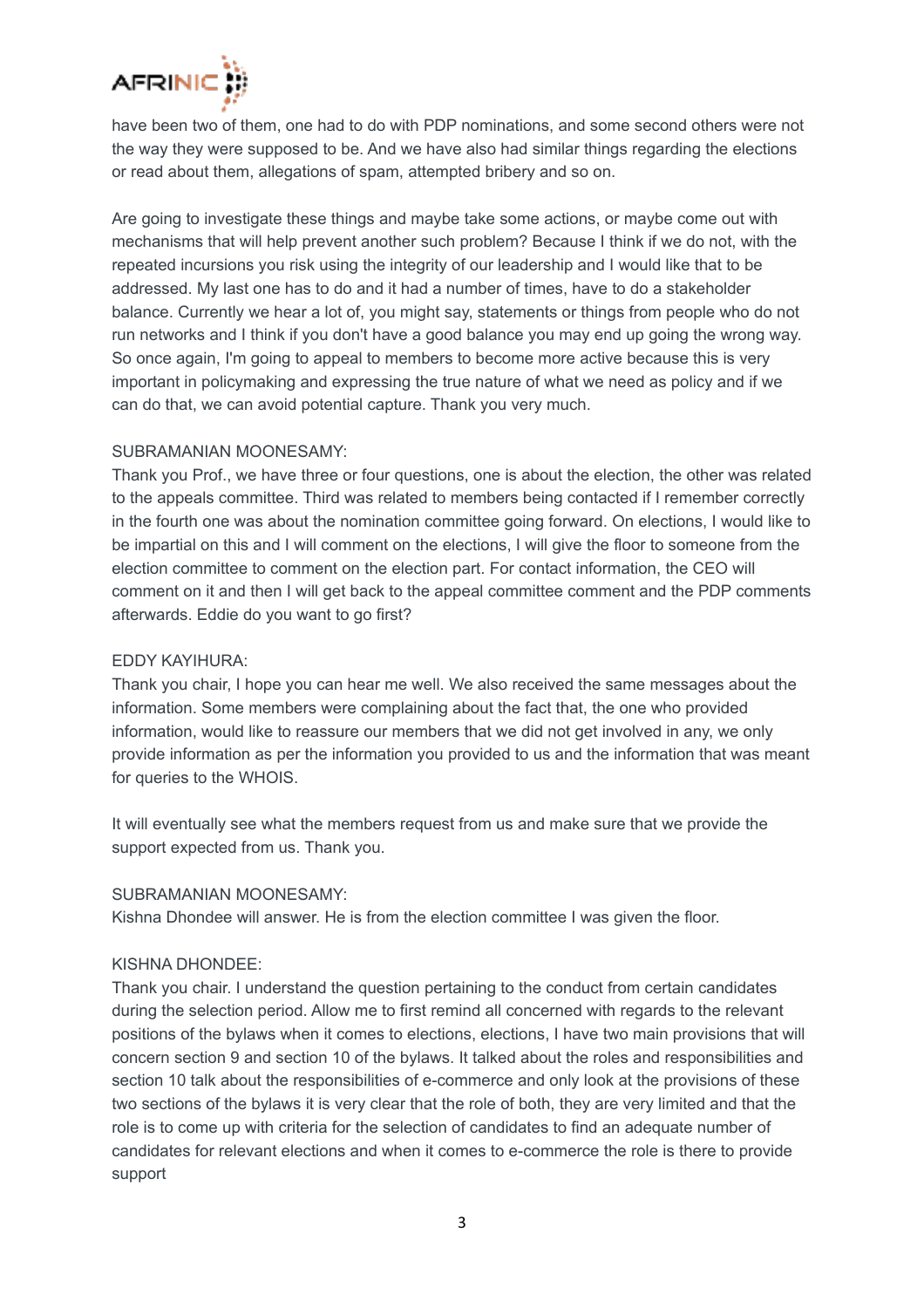

## \*\*\*\*\* CAPTIONS MISSED\*\*\*\*

The bylaws are silent on this and this is reflected in the election process that is produced and approved by the board.

This explains why the election process that is published makes no provision or reference to any, how the conduct of candidates during the election period, whether it should be regulated and if so how it should be regulated and this is why the system as it is, when I say the system, we act within the parameters as per our mandate in the bylaws and that is why there is no provision, even if one were to say that one candidate has engaged in unlawful actions. Let me be clear, we act within the parameters of the bylaws and we cannot go beyond that and this is why what the nomination committee thought it was proper but the minded is limited and we issued a reminder, there was a joint communication released by the election committee and there were concerns with taken note from members of the mailing list regarding some emails and unsolicited canvassing being made and we are not here to judge whether those canvassing were solicited or unsolicited because you're not mandated to make that judgment but, in order to preserve the integrity of our election we thought proper to send out this joint communication at least remind all concerned that it is very important to preserve the integrity of all of the elections that we have and we also trust our voters and members so that if someone considers that one candidate or other candidates are engaging in improper practices, like any other voter or any reasonable voter would do, this is a choice that the voter will make.

## That is my reply to that chair.

## SUBRAMANIAN MOONESAMY:

Thank you for your informative answer. Before I continue I see on the chart that somebody from the network has said that there was some other participants in the Secretariat will contact the participants to try to get them to identify themselves. I would like to remind the floor that before you speak, state your name and the resource member who you are representing. There was a question about the appeal committee. The board have discussed about the appeal committee for the last two months, it will take a session at the next meeting. We heard it and we're going to discuss and decide a way forward.

As for the PDP, just one comment, I attended the meetings of the PDP over the last two days. It was nice to see everybody discussing, being courteous to each other, and to see the professionalism of the co-chairs. This is where the policies regarding number resources are discussed and decided upon. Are there any other questions from the floor?

As the Professor, you have the floor once again.

#### DR NII NARKU QUAYNOR:

This is regarding the legal response that we got, I think we all agree that we need to present integrity of our process, there is no question about that. What the legal counsel make a recommendation for bylaws and modification on enhancements, like these kinds of things, if it's not there, and the conduct is silent, then I will be expecting that because we agreed it is nothing acceptable thing to occur, if it did, would you take an action and propose something like this? Through whatever process, governance committee or whatever, that you choose. But I'm asking for action, thank you.

#### SUBRAMANIAN MOONESAMY:

Thank you, Professor Nii. And going to give the floor to our legal counsel, he will be able to elaborate on this.

#### ASHOK:

Thank you, Doctor Nii for the question. I think it is very topical in the sense that we are witnessing at AFRINIC some changes in context, changes in environment, which was not there three, four, five years ago. In order to be able to cope with what is being thrown right now in the midst of the AGMM and PDPs, and as we are at a key point, we need to ponder very seriously on those issues and we are going to discuss the matter at a legal, level, with my colleague, the legal officer. As well as the members of the board. And rest assured that if something needs to be done, we will find out the best course we need to adopt in order that we do not have to have a toxic atmosphere whenever we are discussing when we have elections. We have had elections peacefully before, if we cannot have it with the same bylaws and the same bylines, then there is a need to change those bylaws to the circumstances we are facing right now. Thank you for the question.

#### SUBRAMANIAN MOONESAMY:

Thank you. I see three people in the queue, I'm going to give Mr Paul Wollner the floor. Please state your name and organisation please.

#### PAUL WOLLNER:

I am one of the candidates. I have four questions for the first question is AFRINIC claims that any change in the IP usage will require regions justifying the usage. Would it mean hypothetically if I have a webcast in my server,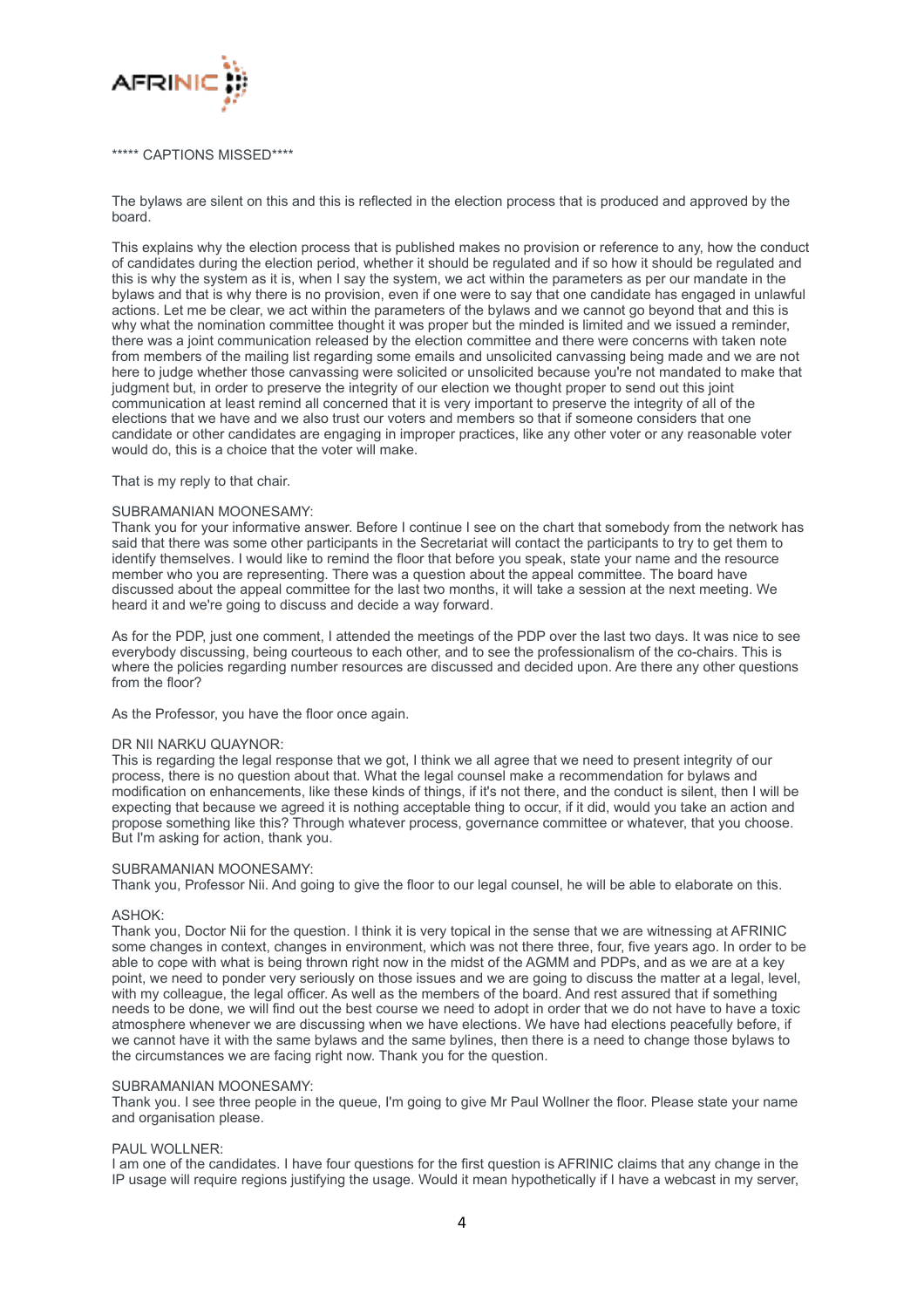

and a VPN customer comes along, would I need to seek AFRINIC's approval first. Secondly, the rest of the world enjoys the US\$30 IP on the market, with AFRINIC have a change in policy in place, will AFRINIC still demand any unused IP addresses be returned to them for free? Thirdly, at Regent use was discussed in the last decade, and there was a consensus that pre-sub planning space was allowed for out of region use. AFRINIC seems to be using the bylaw 6.14 peoples resource usage, this is not part of AFRINIC policy, with good reason it has never been approved by the community. Can AFRINIC clarify its understanding of out of region usage to the member base?

Lastly, (unknown term) was in charge of the department when it happened. This shows incompetence, so why is she getting promoted instead of rightfully dismissed? Thank you.

## SUBRAMANIAN MOONESAMY:

Thank you, I'm going to make one comment first. At AFRINIC, we have a board of directors. The Board of Directors is responsible for oversight of the organisation. We also have a very able CEO. He is sitting in the room across me by the way. I do not think it is representative of the organisation or the company to discuss specific staff members. If you have an issue with a staff member, I would encourage any of you to contact either a board member or the CEO so that we can deal with it internally.

I will not comment about any particular staff on this call. When it comes to policies, is the practice at AFRINIC for our policy to be developed by what we call the policy development working group. If you want to discuss about the policies, I do not have a b position for or against the policy, but I would encourage you and every other resource to engage with the working group, maybe propose a policy if this is what is needed for the region. If you want to discuss about out of region, you say general. Please discuss in the policy working group.

From the board side, obviously our job is to implement policies which are devised and developed by the community. This is how it's been for the last 10 years, I was chair of the working group by the way, so this is how it was and I believe this is how it is now. Thank you. Saul Stein, please, I know your name, you have been on our list for a while. It's nice to see participating in this chat, you have the floor.

## SAUL STEIN<sup>.</sup>

thank you, are presenting key networks with this point. I saw on participants, there are a number of anonymous users, this is a members meeting, not sure if they are members are not members, but we should be encouraging people with names, not hiding behind anonymous user names, we have seen this issue in other working groups of AFRINIC. I'm not sure we should encourage this in an AGMM, so they should be removed or identified who they are.

Question number two, I would like to find out what kind of background checks are done for election candidates. There are certainly one lesson candidate for this year, previously there was a number of issues in the press in collection of his employment, so I would like to understand what background checks are found for candidates, and how they are acted upon, that is it, thank you very much.

#### SUBRAMANIAN MOONESAMY:

Thank you. You commented about what he described as anonymous users. From what I understand, they are members of staff who are providing support for the meeting. Translation services, coordination and all. They are unfortunately being shown as user 37, user 42, that is causing a slight issue from our floor side, so they're working on it to try and solve it.

When it comes to back ground checks of candidates as mentioned earlier, I said the board aims to be impartial. Even if I've been on the community before, I understand how it works, I will give the floor, do we have anyone from the election committee would like to comment on this? NOMCOM? Abdalla? Fabian? Would you like to comment or is Fabian around? I will leave the floor to you.

## ABDALLA OMARI:

If you want me to comment, I can do.

### SUBRAMANIAN MOONESAMY:

I don't see him. Abdalla is a board member, one of my colleagues on the board. Fabienne, please go ahead.

#### FABIAN ARBOGAST JR:

Good morning everyone. The back ground check we have done for this current selection, I can say you have done into many parts. One is to confirm the status of the nominators, this we did through AFRINIC. For us, if the nominator and the Sikander are conducting persons of the members companies, and that was done. We also need to confirm with the nominees by writing them an email to confirm to us if they agree with the nominations. And all of them, they did confirm to us.

For those who need self nominations, I think we had an issue, not the only one. Also, those who do not do self nomination, we are many. So we need them, and they confirmed to us whether they had been convicted of bribery and such, other actions, and each one of them confirmed to us via email.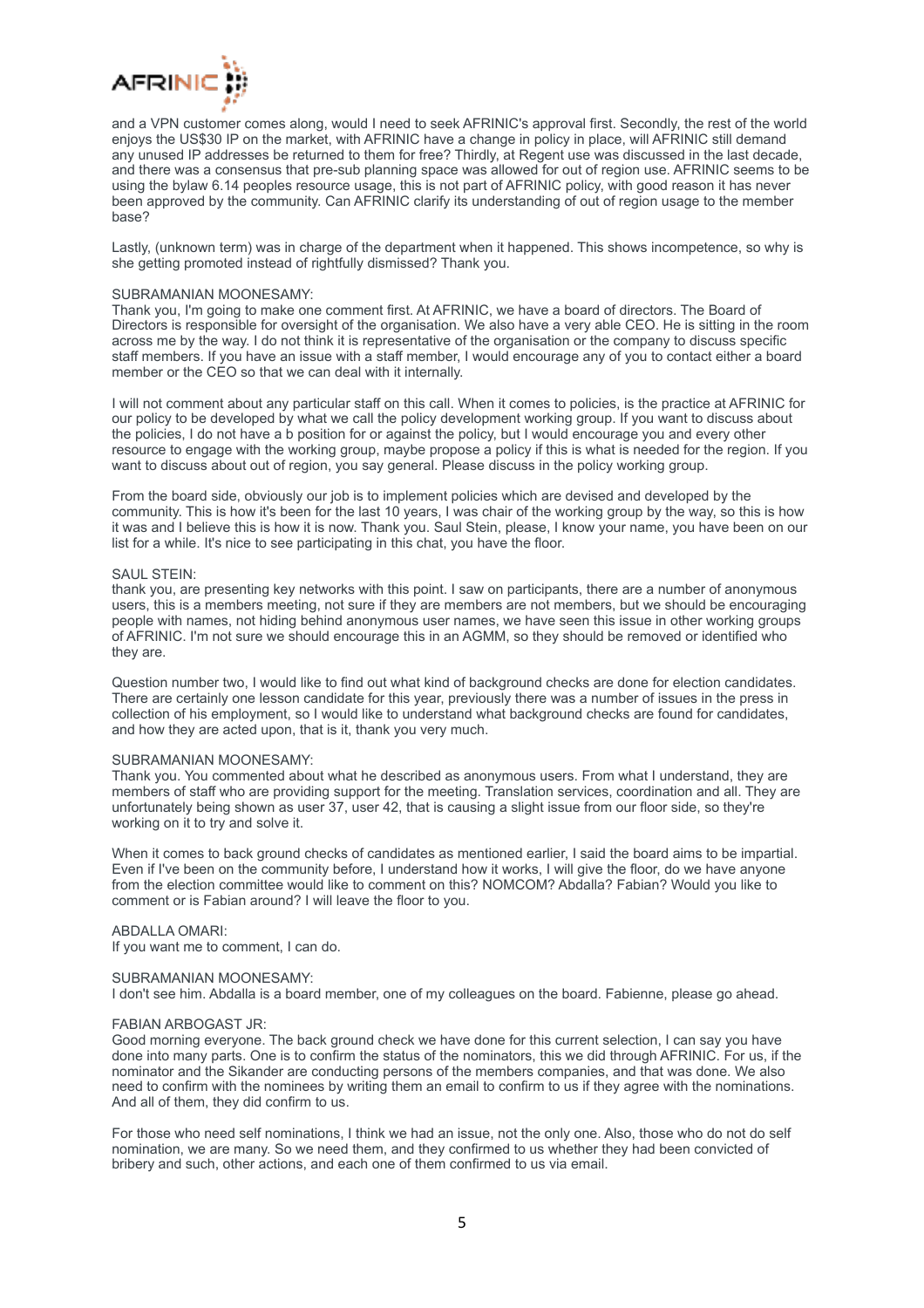

So, this is what we did, I can say. Thank you.

SPEAKER: I think the chair… Sorry, can I speak?

SUBRAMANIAN MOONESAMY: Yes, you have the floor.

## SPEAKER:

Thank you, I think Fabian has mentioned the majority of what we confirm, but what we bring to their members, the kind of background check we do, quite a bit – apart from the confirmation of the good standing confirmation of proper nomination and confirmation of the nominee. The rest depends on the community because there is surely a comment were if you have an issue on that candidate, it comes up. And also the candidate also confirms that they do not have any criminal background.

If you look at AFRINIC, and the number of countries we deal with in Africa, we cannot engage each government to give us a proper criminal records. But with feedback, we will get there, from community and then after that, make a follow-up if need be. But you see most of the feedback may come up after the elections happened. So that is another area to be looked at. But mainly, it will depend on the goodwill and the information that comes up, if there is any confirmed criminal activity on a particular candidate or person who has been elected, thank you, I hope I have been able to clarify one of the questions here.

## SUBRAMANIAN MOONESAMY:

Thank you for your response. I see Paul Hjul, please state your name and affiliation as usual.

## SPEAKER:

Good morning Mr chair, I represent Crystal as a resource member and I'm glad you have moved across to me as I have two questions which arise from the last two or three minutes worth of discussion.

I appreciate Mr chair, you saying is not the job of the board to have these policies, however Mr chair, I am aware of at least one resource transfer policy that has gone through the motions which is part 29 teen version 4 and it was way through the motions and appears to be sitting at the board and we are awaiting a staff policy impact assessment and so on to what I am wondering is two things, number one, is it really the case at the moment that certain matters of policy development, including the fixing up of the appeals committee and that sort of thing are simply not effectively being brought to bear, or is it the case that there is actually some abstinence in some quarters against implementing what has been propagated and if it is the former, what strategies can we expect from the board moving forward to actually ensure that what policies are drafted and go through things correctly and achieve rough consensus are actually implemented. I am a little concerned that we appear to be having a situation in which there is a policy development process that reaches a certain point and then it requires that last step that should be a nominal process, and a ceiling process that ends up being held up there and that actually is a large part of the toxic problem.

For example, we have not heard anything from the board as to whether litigation being brought against AFRINIC as a result of policies that have been passed but not implemented and it's likely it is the case.

The second question I have got which ties to the discussion that Mr Stein brought, which is there have been a candidate who after appointment, running uncontested, was revealed to be a crook.

Now my understanding of the bylaws is that there is adequate provision allowing the board to remove one of its members by a two thirds majority. Now surely if evidence that a member is a member of the board, is involved in this behavior in their home country for which they were terminated for employment, that's the sort of conduct, a rational board acting on behalf of its member would take a vote on and generally speaking remove such an individual but that clearly has not happened at that very individual is running in an election again.

It seems a little bit problematic for the nominations committee to say that they have vetted to see there is no criminal matters outstanding but the jurisdictions of different countries, criminal records offices and you don't provide information. Any candidate domiciled in the Republic of South Africa can present a police concurrent certificate so if the nominating committee wanted that they could insist that candidates deliver a police clearance ticket but regardless, termination from employment on the basis of malfeasance in office is easy to ascertain, and it is really the easiest thing, you find out from the board of the organisation that terminated the person from office.

So I am wondering, the first person to take the microphone this morning, seemed to suggest that the organisation needs to be protected against some sort of an outsider taking over, really I am wondering about these conspiracy theories but it seems far more likely that there needs to be an internal strengthening of a recognition that AFRINIC is not to have on its board people who have been removed for malfeasance in office and that is to be implementation to those policies that have been fabricated through the policy development process and if these are not being done than the organisation has an internal problem that is not facing up to. Thank you.

SUBRAMANIAN MOONESAMY: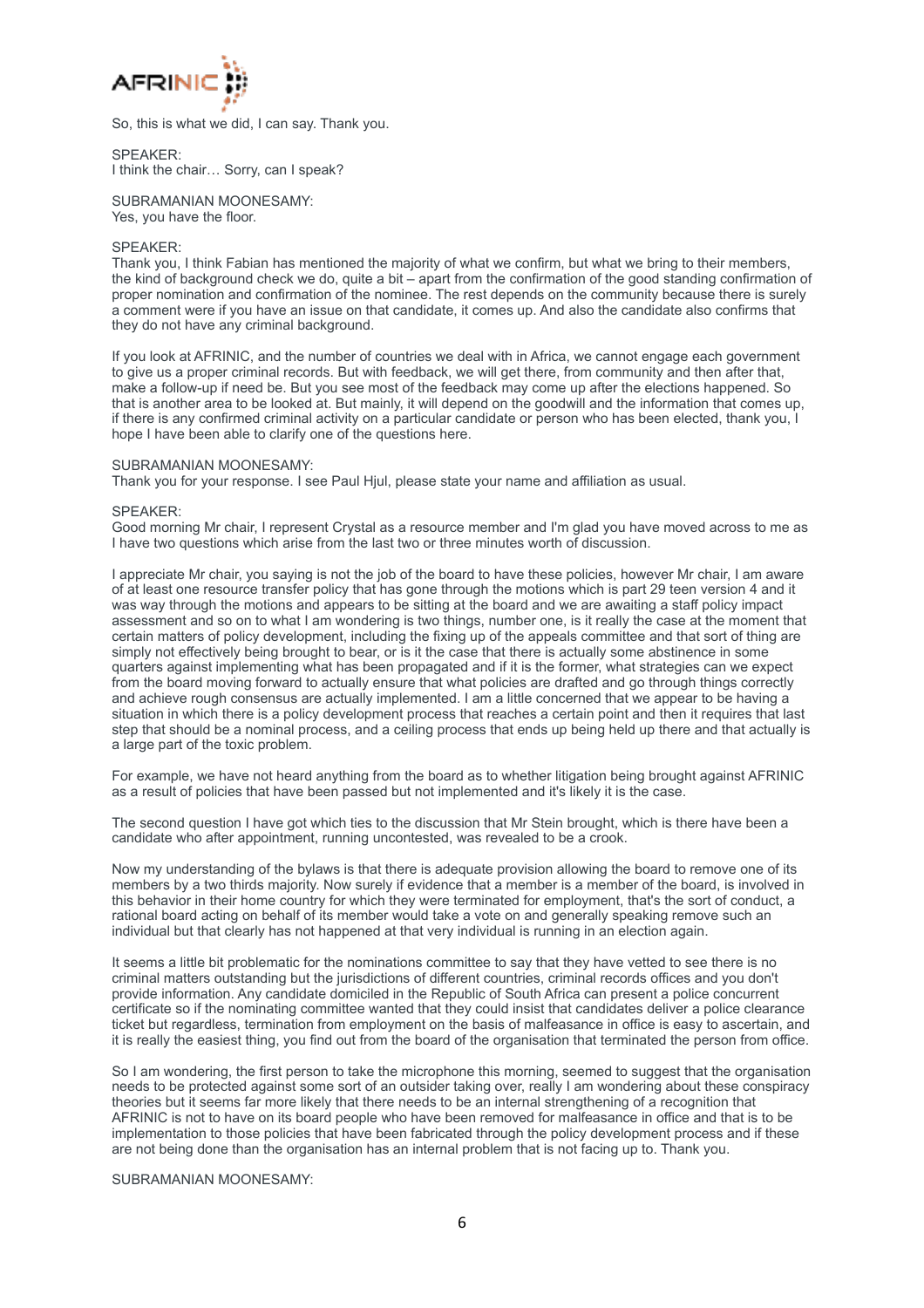

Thank you for your comments. May I remind the floor to try to keep your comments brief and please ask questions, it's easier for us to respond to questions than long statements because then there are less members who have time to speak.

You were making a comment about one of our directors was also a candidate in these elections. In the interest of fairness I will give the floor to the candidate I don't think it's proper to have this debate here.

I will ask that we don't discuss this matter in the open microphone session because this is not about the election but what AFRINIC can do, has done and is doing for its members. I hope that you will understand my position on this.

Coming back to the PDP, we been having discussions about PDP in the last two or three years. We had feedback and the professor was mentioning a question on the PDP as well. When it comes to policies, policies are developed by the policy working group. I recall there were some comments about gratification and I think over three years ago, when my good friend was one of the cochairs and Sam was a cochair and they sent a report to the board and it was not copied to the working group mailing list and there was some discussion on the mailing list about what to do going forward in the working group agreed that force henceforth, all requests for ratification and all reports sent to the board should also be copied to the RPD mailing lists, it is quite unfortunate that this might not have happened recently. If this was done we would have figured out if that email was sent were not sent to the board. From the board side I can state that I did not receive any request for ratification. I have asked my colleagues about that and none of them confirmed we had received that email. We had to request internally, I sent one to the Secretariat twice to go and check all of our mail logs to see if he received an email and we did not. To keep it simple, if the working group sends a policy to the board, the board will consider it, it will be on the agenda of the next meeting. You need 14 days notice because you have to build agenda and it takes time and if you send a document today, don't expect it to be on the agenda for tomorrow morning's meeting because it doesn't give time to the board members to read about it or but usually the board is not block policies.

The board has never blocked any policy. You don't even discuss if the requests, usually what is done transparently, there is no discussion or controversy about whether the emailer after not. We discussed the request and consider it and we see what to do about it.

We have two new cochairs on the working group now and I have not discussed the specific pattern with them because it's not for me to tell them, that this is what they should do.

I respect their independence and fairness and I respect their integrity and I hope that they will do whatever needs to be done so that the request is

#### SPEAKER:

I will keep this short, I would like to get some clarification on the first three questions, if that is OK.

SUBRAMANIAN MOONESAMY: If you give me a brief reminder.

## SPEAKER:

With the usage, if it means if I have customers changing web services...

#### SUBRAMANIAN MOONESAMY:

Your question is basically about changing need. It is in our IPV4 policy. CEO?

#### EDDY KAYIHURA:

Thank you for this question. As we said at yesterday's session, we are aware that there is confusion on the expression of need. I understand that it may feel that you are getting at is getting too stringent but it is not the case. Because of that, I think college said yesterday we have planned to have webinars and we will discuss the different needs and it is a normal concept in different areas and only have these webinars to discuss this need, it will see and clarify on this, and I hope you will be there and pose all your questions there. Thank you.

#### SUBRAMANIAN MOONESAMY:

There was another question that no one responded to.

#### SPEAKER:

I will respect the question. The rest of the world currently enjoys \$50 per IP on the free market, with AFRINIC having a policy in place, but we still demand any unused IP addresses to be returned for free?

#### SUBRAMANIAN MOONESAMY:

I will give, my question to the CEO would be what does the policy say?

#### EDDY KAYIHURA:

Thank you. Basically, we are not doing anything that is beyond the scope of all that we have documented. We have the bylaws and the RSA and the CPM and we stick with him knows, of course we understand that people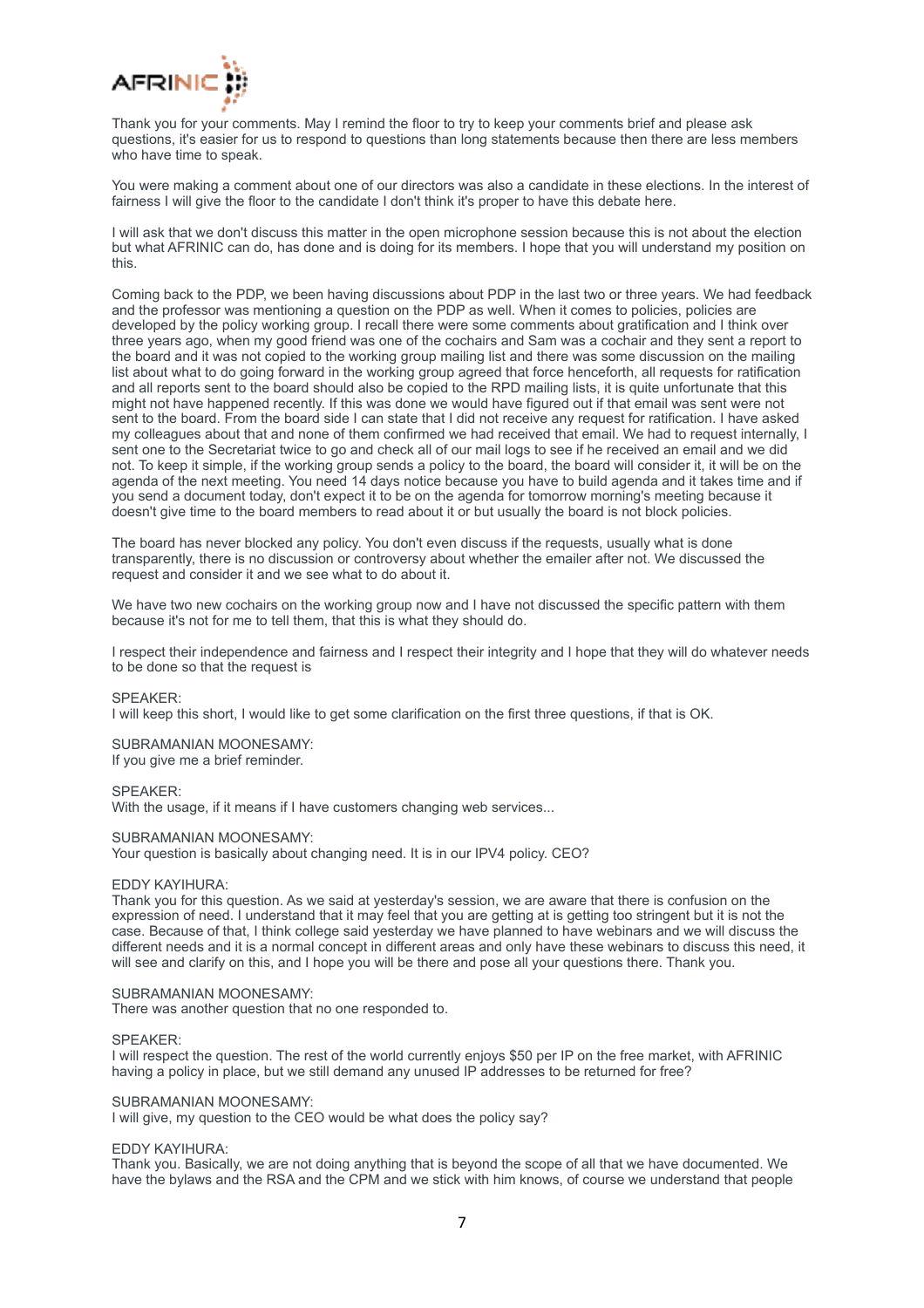

sometimes misunderstand. Now, we all have to make sure that whatever change happens, it is consistent with all the documents that we are currently governing the different relationships we have. This is going to be discussed again in the webinar that we have and we will have this debate at that point.

SUBRAMANIAN MOONESAMY: Does that answer your question?

## SPEAKER:

Sort of. I would have to say no actually. My third question. AFRINIC seems to be using bylaw 6.1 to manage other people's resources which is not part of the AFRINIC policy and has for good reason never been approved by the community. Can AFRINIC clarify its understanding of the out of reach usage?

## SUBRAMANIAN MOONESAMY:

I will give the floor to the CEO/legal. And by the way, I have been in the working group and I know there have been a lot of discussions about out of region use over the last 10 years. But… Are you asking about the general policy in respect to the RSC and the policies, or are you referring to a specific case?

## SPEAKER:

And asking in general.

## SUBRAMANIAN MOONESAMY:

In general, what we do what I understand from management, we have an RSA which is signed by all resource members. With resource memos, it is like an agreement between AFRINIC and RIL and the resource members. And we work according to what is written in the RSC. When it comes to the terms and conditions.

As for policies for out of region policies, the IPv4 policy, I think there was a proposed change sometime back, it was rejected because this is how our consensus works. I don't know the specific case. Could you reach out to member services at your question so that we can have a more formal answer on it, because at this stage, I do not want to give you the wrong answer. Are you OK to reach out to member services?

## SPEAKER:

I could do that, would Eddy be able to comment on this?

## SUBRAMANIAN MOONESAMY:

Eddy? Would you like to comment?

## EDDY KAYIHURA:

Again, as I said, I have not seen any document that says IP addresses are properties. Members are simply given the privilege and the right to use the address to their needs. This is what the current documentation says, unless I missed something somewhere, the RSA, and I know you may have different understanding, but as it stands today, IP addresses are not properties.

Yes, we have a different group of IP holders, if you go back to the beginning of the inception of all these institutions, I have not seen a place where we say the IP address is a property, unless for some group of users which were provided early on. In this case, if you still have questions about that, we also have other people in the queue. At this point, I will not say much there, just to say that their members signed because at that time people signed and agreed with the terms that were there, and these are the terms we are currently going on. Thank you.

#### SPEAKER:

Thanks. Eddy, just to come back, I do not think you are answering a question, can the resources be used out of region?

#### SUBRAMANIAN MOONESAMY:

May I please? You are asking what sounds like an easy question. It is better to contact member services and Eddie if you wish, we have him in the office, he works nine to 12 some nights, I am sure you will get a response. If you see me on the mailing list, drop me an email and I will follow-up to make sure you get a response to your question. Is that OK with you?

#### SPEAKER:

I suppose it is what it is, thank you.

#### SUBRAMANIAN MOONESAMY:

Thank you. Please state your name and affiliation please. I am not hearing anything from Mr Sookun, I will give the for two the next person in the queue. Mr Hussain?

#### SPEAKER:

I represent the University of (unknown term), I want to go back to one of the questions addressed earlier today, the first question has to do with fairness. When you are discussing the issue of an election regarding members, when the first question was posted, your large and extensive discussion about it, and when you had another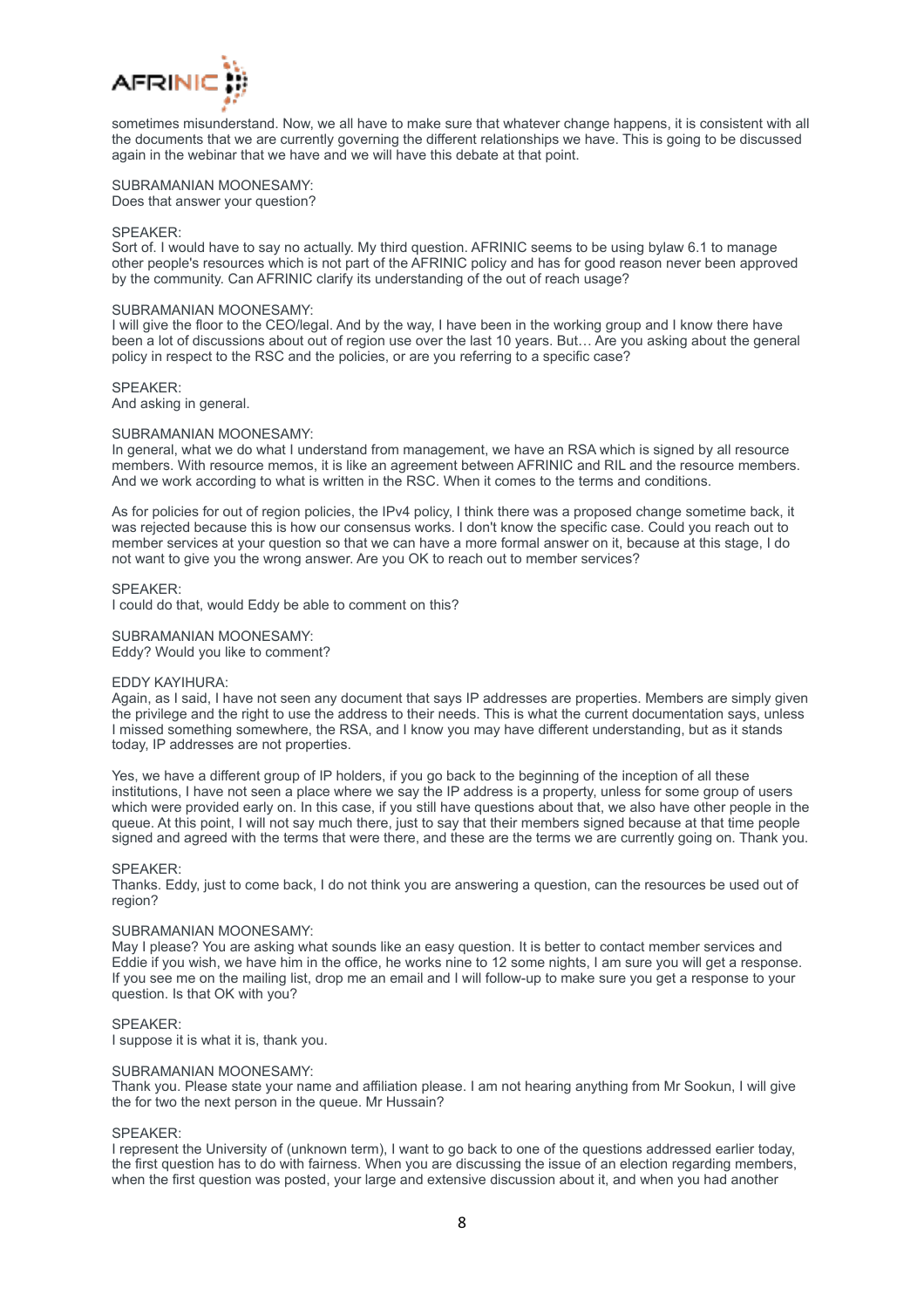

question, you decided to say that it is not what we can discuss now, it is something that has to be discussed.

Let me just say I have nothing against any of the candidates, I just want to look at the issue of fairness, and you decide to not allow a discussion on the election issue and it should not be discussed, it's just an issue of fairness on that. Also I was the co-chair when the policy proposal was sent to the board and I can confirm that that proposal was sent to the board. And the board did not receive the proposal, as it was sent, as I was informed. I think internally...

### SUBRAMANIAN MOONESAMY:

One moment please. Who is speaking? Is it Mr Hussein?

## SPEAKER:

My name is appearing as Hussein, but I am (unknown term).

#### SUBRAMANIAN MOONESAMY:

First of all, I give the floor to Mr Hussain, so I would like you to please state your name and affiliation, then continue. Let's not get into long discussions, please ask your question.

### SPEAKER:

OK, think you very much. My name is (unknown term), I am presenting the University of (unknown term), a resource member. Those were my questions, thank you.

## SUBRAMANIAN MOONESAMY:

OK, thank you. There was a comment earlier about candidates and fairness at all. At the board, I did not want us to get into the election debate, why? Because the election happens after this session for us all. My second point is that it is good to give people the foreign let them ask and say what they like within reason. I will not stop people talking because of this. From the board aside from you made a good point about fairness, so will give the floor to our legal so they can comment on the fairness in respect to… In respectable directors and case of Mr (unknown term). What is the board asked to do in such a case? Do we need evidence of some (inaudible) to make that decision, to keep it simple is this. Let's say for example, Eddie, he is always a good example, my legal comes to me and says Eddie took a banana from the fridge and he is not about the banana, I do not have any proof of that.

Can I remove him as director? That is the kind of question I'm hearing. Then we had this comment about that.

#### SPEAKER:

Thank you Mr Chairman. The issue of a sitting director is seeking re-election and associating his candidature to whatever happened in the past, in their professional capacity he was occupying. This issue, if I'm not mistaken, was raised again during the last election. But for us, we stand by what evidence comes to us, whenever there is the need to examine the credential or the status of a particular candidate.

I am not going to move into the jurisdiction of the illumination committee and tell you what they have done, as far as I amAware, sit on the board for each meeting, we have not had any evidence which can establish the fact that the particular gentleman has been convicted, found guilty, of any misfeasance, if I can use the word somebody said earlier. If there has been such evidence of misfeasance or other conduct, of course, the board will take the appropriate decision in the circumstances.

Let me tell you right now, we do not have such evidence, so until there is what we call the principle of innocence, someone hasn't been proved guilty, so is considered to be the presumption, so we go by this. So regarding a particular person, we would have to act otherwise, depending on what you read and see. Thank you.

#### SUBRAMANIAN MOONESAMY:

OK, three minutes left. There are four questions in the queue, I am going to leave them 30 seconds each and then we will close this open mic session. Mr Hjul, 30 seconds.

#### SPEAKER:

Thank you, I'll keep this brief, I just want to ascertain does the board regarded self as bound to act in good faith in all its dealings with members? That is the term that keeps coming up in membership agreements and so on. I just want to ascertain from the board whether or not, in answering questions around into domain transfers and the like, does the board hold itself absolutely bound to the legal standards of acting in good faith, thank you.

#### SUBRAMANIAN MOONESAMY:

Thank you for your question, I think you already know that every director is bound by what we call the companies act of 2001, Mauritius. This is our stand on this. There is a session under the 53 companies act, it speaks about the duties of director. That is already in there. I do not see what more I can say about it. I am going to give the floor to Doctor Quaynor. 30 seconds please.

## DR NII NARKU QUAYNOR:

How could a co-chair claim, sendmail, copy list, and got it, I've not seen it in open community. Second, this discussion property versus service, it worries me, what about the countries that come after people have proper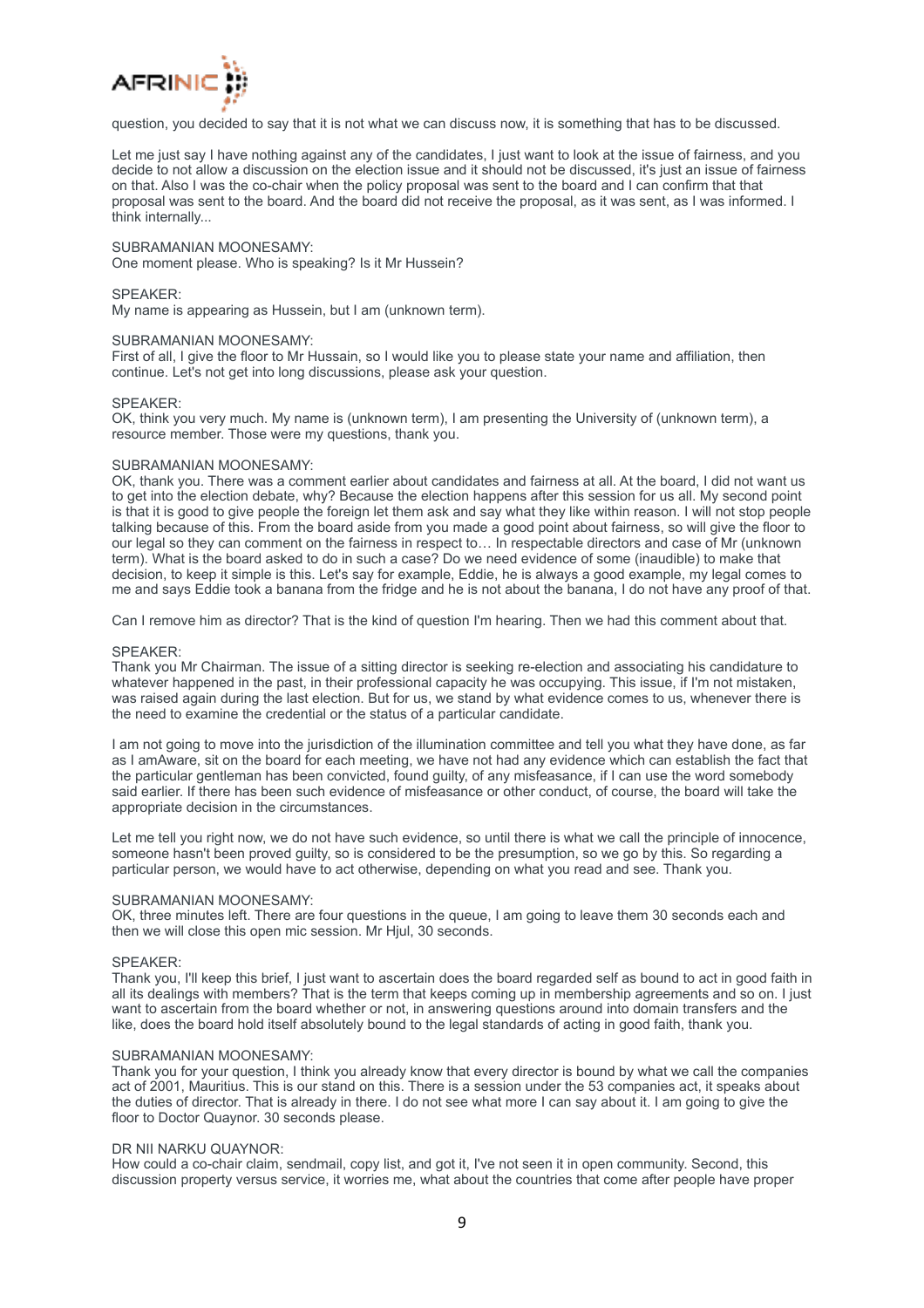

ties to the service resources to do. If it was property, you suggesting that the initial board has shared the properties and gone away? Thank you.

### SUBRAMANIAN MOONESAMY:

Sorry, professor. I've heard your point, it's been discussed before, we are short on time, so maybe if you want, we can take it on the mailing list or we can even have a webinar afterwards to discuss about it. I think it's been commented on our property. I will take the question please, Paul Wollner, 30 seconds.

SPEAKER:

Thank you very much. This is a question for Eddy. When are the other webinars going to be happening? That he just spoke about.

EDDY KAYIHURA: Within the next two months, thank you.

SPEAKER: Is there an exact date?

EDDY KAYIHURA: Within (inaudible).

SUBRAMANIAN MOONESAMY: Next question, 30 seconds. You have the floor.

## SPEAKER:

I just wanted to (inaudible) the discussions which some members are claiming have not been sent to the board and also claiming as such, let it be a record that especially in the transfer policy, it is under appeal and there are two appeals from that, and that policy has implications to the organisation, and as members also, regarding that policy, we have feedback from the organisation, and as far as the implications of the policy would be, it is recommended that that policy is still under appeal, this is what I wanted to share with the rest of the membership.

## SUBRAMANIAN MOONESAMY:

Thank you. I appreciate it. I'm going to close my line and I will not take any questions now because it is 10 UTC. Abbott like to welcome everybody to the annual general meetings of AFRINIC.

First, I'm going to go to ask the directors to come to the microphone. Are there any directors present?

OLUWASEUN OJEDEJI: Yes. Did you say nonregional original?

SUBRAMANIAN MOONESAMY: You can go ahead.

OLUWASEUN OJEDEJI: Yes I am present.

SUBRAMANIAN MOONESAMY: Benjamin?

BENJAMIN ESHUN: Yes chair I am also present.

SUBRAMANIAN MOONESAMY: I need four other regional seats.

SPEAKER: This is the North Africa region present.

SUBRAMANIAN MOONESAMY:

OK, Anymore volunteers from the board? I like your shirt by the way.

SPEAKER:

It is a sporting look. I like the haircut of Seun, it makes him look much younger.

SUBRAMANIAN MOONESAMY:

Dr... I think I can hear him. Are there other directors present? I am present from the Indian Ocean. We have one regional. Thank you Abdullah.

SPEAKER: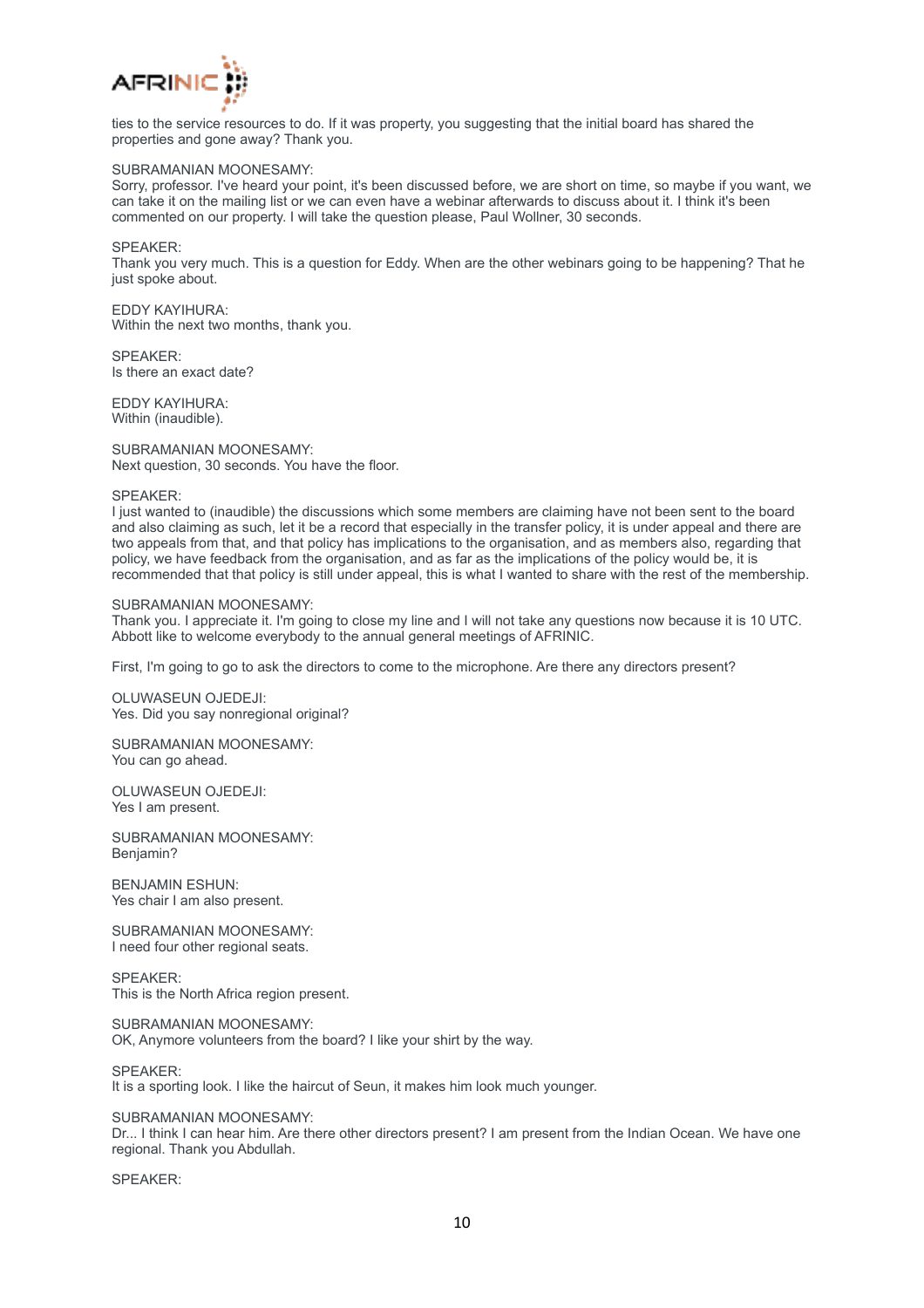

He is having issues trying to reconnect. He was on the call before. Dr Wale.

SPEAKER: I am here over phone.

## SUBRAMANIAN MOONESAMY:

We have four regional and one nonregional. I need five resource members to state their name and affiliation. Saul Stein I think you are on the call. He is in the chat.

## SPEAKER:

I think he was raising his hand but maybe he dropped it.

## SUBRAMANIAN MOONESAMY:

Let me check the chat. I see from PCH is a resource member. From ultimate Linux solutions. A resource member. Another resource member, Mark Elkins, resource member and a resource member from Ghana.

I think we have more than enough.

KISHNA DHONDEE:

Yes you have four regional members, one on regional, five resource members so you have 10 members to proceed. In the names of been taken down.

SUBRAMANIAN MOONESAMY:

Thank you let's have the minutes of the last AGMM please. The minutes are on-screen.

Let's go to it. Page 1. Let's go to page 2 please. And page 3, four, I need a proposer in second or so that we can approve the minutes of the AGMM which was held in 2020, virtually by the way.

SPEAKER: I propose.

SUBRAMANIAN MOONESAMY: Proposed by a director and seconded?

Seconded by Noah Maina, and your affiliation please? Are there any objections to the adoption of the minutes of the AGMM held in September 2020?

I do not see any hands raised. I don't see any concerns in the chat so the minutes of the meetings are approved. Let's move to the next item which is the board activities update.

Before I continue I have been reminded that the direction committee will be closing the platform at 10:30 UTC's would like to encourage all the members to vote in the elections.

This is my board report for last year. Next slide. This is from nine board members, Abdalla Omari, for East Africa. Benjamin Eshun is an independent director, Mr Eddy Kayihura our CEO, Dr Emmanuelle Adedokun for West Africa, Prof. Habib from North Africa and his vice chair of the board. Oluwaseun who is independent, Serge for central Africa. I am the board chair and also in the seat for the Indian Ocean and lastly we have Mr Mpisane for the South African seat.

The board held 14 meetings last year. We took 45 resolutions. You can find the resolutions and our notes, or minutes of meeting on our website. For transparency reasons we publish our minutes on the website said that any resource members or anyone on the internet can really up we have discussed and decided upon, Next slide.

We have an audit committee, a finance committee, a remuneration community, we had a technical committee, we close down that committee a few months ago and we have a ad hoc reform committee. We had a recall ad hoc committee which was set up because we received a petition to recall that PDWG cochairs. We have a nominating committee which as you know is an independent committee of the board.

It is currently being chaired by Fabian was on the chart earlier. Let's see the achievements of the board for the past year. We adopted a new strategy plan for 2021/23. Before we adopted this we had some virtual meetings to brainstorm about it. I will we also had our first aid VMM online last year. It was quite innovative and we introduced a new policy, because when it comes to the budget, we have a budget line and the board discussed after some time back and we found we did not have any policy in place for that, so we designed some policy internally and the board approved the policy. Last year was a difficult year. As we know we had this pandemic of COVID-19. We understand that it might have had adverse effects on our membership. And the board understands it's a problem and is an ad hoc measure be provided financial relief to those members who relate in their payments and we extended the late payment penalty from March 2020 to August 2020, so that it would give some relief to our members.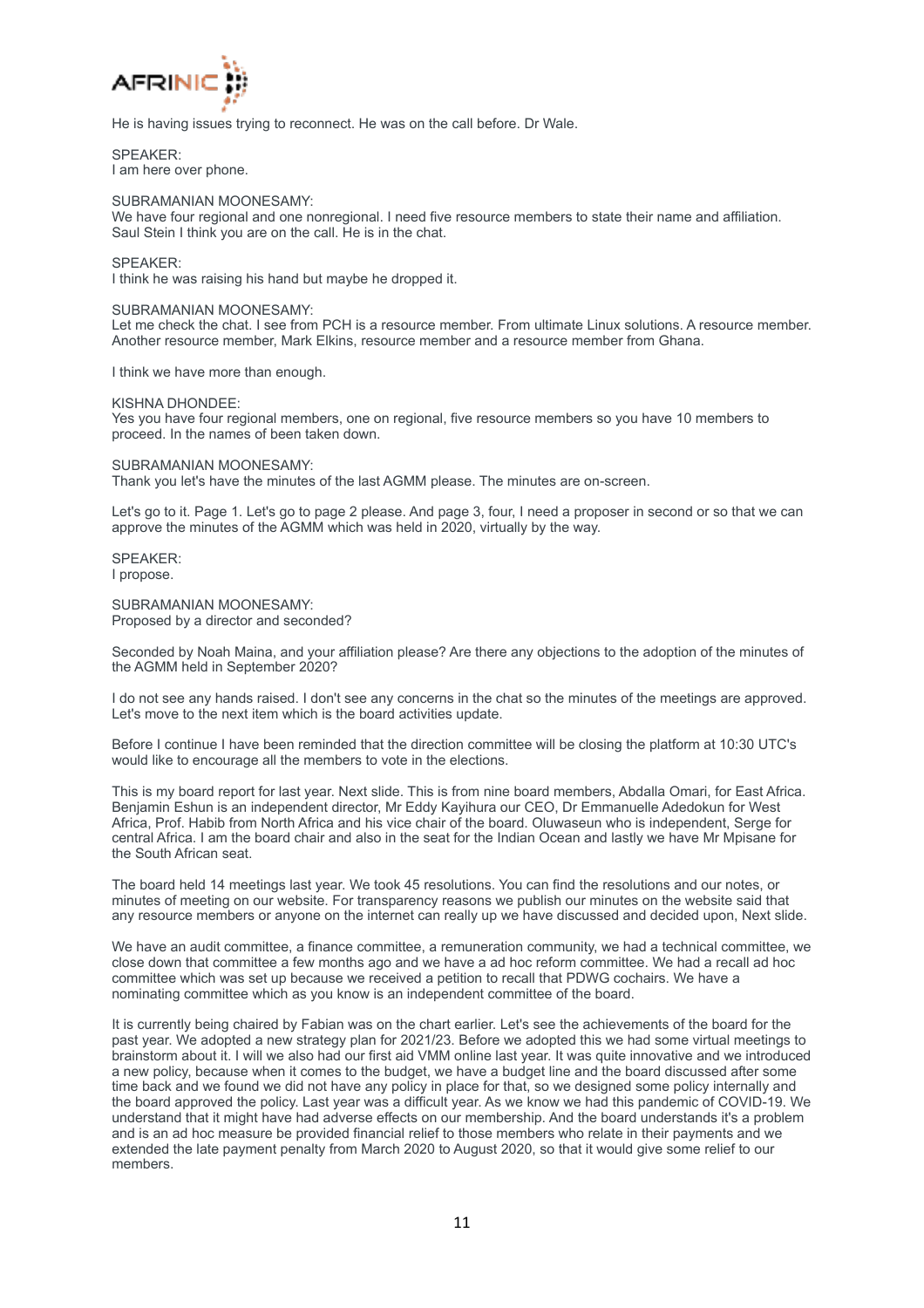

He also made changes to the late penalty process and the closures so that we don't just tell members that they are late and we need money from them. We extended the deadlines. Next slide please.

One challenge, as board chair I was chair, I am still chair of the board, the last eight months and it has been quite a challenge, first of all we had to be our strategy going online and over the years we have been having in person meetings to discuss these matters and is quite a challenge when you don't sit in the same room as our other colleagues and discuss it but we did it anyway. We had virtual meetings all through the year and you will see the board had 14 meetings and it was all done virtually and it would be good if you could sit down in a room and discuss about AFRINIC and Ferris but unfortunately it was not possible. We also faced the challenge of, it was the first time that we as a board received a Tatian to recall the working group cochairs and we set up a committee which is supposed to be independent from the working group to look into the matter.

Another challenge he noted for 2020 is the number of resource members participating in voting.

There was quite a low voter turnout on voting on the special resolutions for last year and we would like to bring this to the attention of our resource members and encourage them to participate in the special resolutions in future, because as we all know AFRINIC is a membership-based organisation and it is the member to get to decide and drive the future of AFRINIC. We unfortunately have some misappropriation of IP addresses, it is an ongoing case, by management, I think they reported on that yesterday. If you have any questions, feel free to contact our management and they will provide feedback, within the interims of what is possible.

We unfortunately have some legal cases, there was a briefing about yesterday. I think we had four legal cases. I will not get into the detail, but if anyone wants to do anything about it, feel free to ask questions. As long as it is allowed by law, we will respond to it.

I see a comment from Mr Jack, our members made aware of this special resolutions that needed voting on. OK, so you are asking basically whether we had some awareness campaign? From what I understand, first of all, we sent a notice of meeting to all the resource members and registered members. And we mention on which issues they have to vote for, they are made aware and informed that this is the resolution and they have to vote on it. It was sent out to the members, I think we sent it at least 14 days before the election.

Do you have the dates? Can we follow-up on this, I do not have it now, it's follow-up on the mailing list. Let's move to the next item on the agenda. The CEO is going to present his activities.

## EDDY KAYIHURA:

Thank you very much, chair. I will say how humbling it is to be in the situation and position, in the presence of the members of Africa. Our representing members, representative of the members on the continent. AFRINIC was created, as we know, 2005, as the fifth area to provide services for this service region. I will give you reports of what happened in 2020 and then maybe sometimes give some quick updates where necessary.

Last year, we distributed an 148,000 IP addresses. And for IPv6, it was 89 /32s, and hundred 94 assigned, this gives us the numbers we see here, with the 118,000,000,000 IP addresses, and 2221 ASN assigned seats since 2004.

On this graph we can see that the AFRINIC membership has been growing. We currently, in 2020, added up 1836, this year we aim to cross the bar of 2000 members. This one is showing membership category by growth from 2016 to 2020, but the next graph will talk about more about that. Yes, where we have AFRINIC members by category. As you can see, UR a 69%, end users are 30%, the associate members are very tiny percentage, which we aim to grow. We have an effort to grow the end users and also finding the reason for people to become associate members, these are the activities we are focusing on.

You can see the trend of IPv4 distribution, it is also getting flat, you can see we increased the softer landing of this too. We are now continuing to provide resources. I will talk about the soft landing later. Let's focus now, the next slide shows the growth of IPv6, where we are now having... Sorry, I do not know if you have the same, sorry for this, it is more visible next time. But the Graf gets to 9675, in 2020. Yesterday, there was one thing about distribution of IP addresses, but there is another thing about availability of I housing those resources and we talked yesterday about some of the activities that I will talk about again later in my presentation. Where we are doing a lot of efforts to see members using the IPv6 that have been allocated to them.

The next one shows the ASN number distribution. The trend where we are still at 2234 a.s. numbers, and generally it increases as we increase the number of members. Next one please. As I said before, we reached a soft landing on January 2020, and since then the maximum provided is a  $/22$ , while the minimum is a  $/24$ . While we still are holding 1,800,000 IP addresses.

Next, I will be talking about the different activities we do accept for the registry services. We have been very active in the capacity building in spite of the pandemic. Where we have done activities like the webinars, IPv6 helpdesk requests, and also e-learning courses, we are putting a lot of emphasis on the e-learning courses to allow people to learn by themselves and the pandemic has shown us that the face-to-face courses are becoming more and more challenging. Even when flights are going to be allowed, we believe that a lot of people can benefit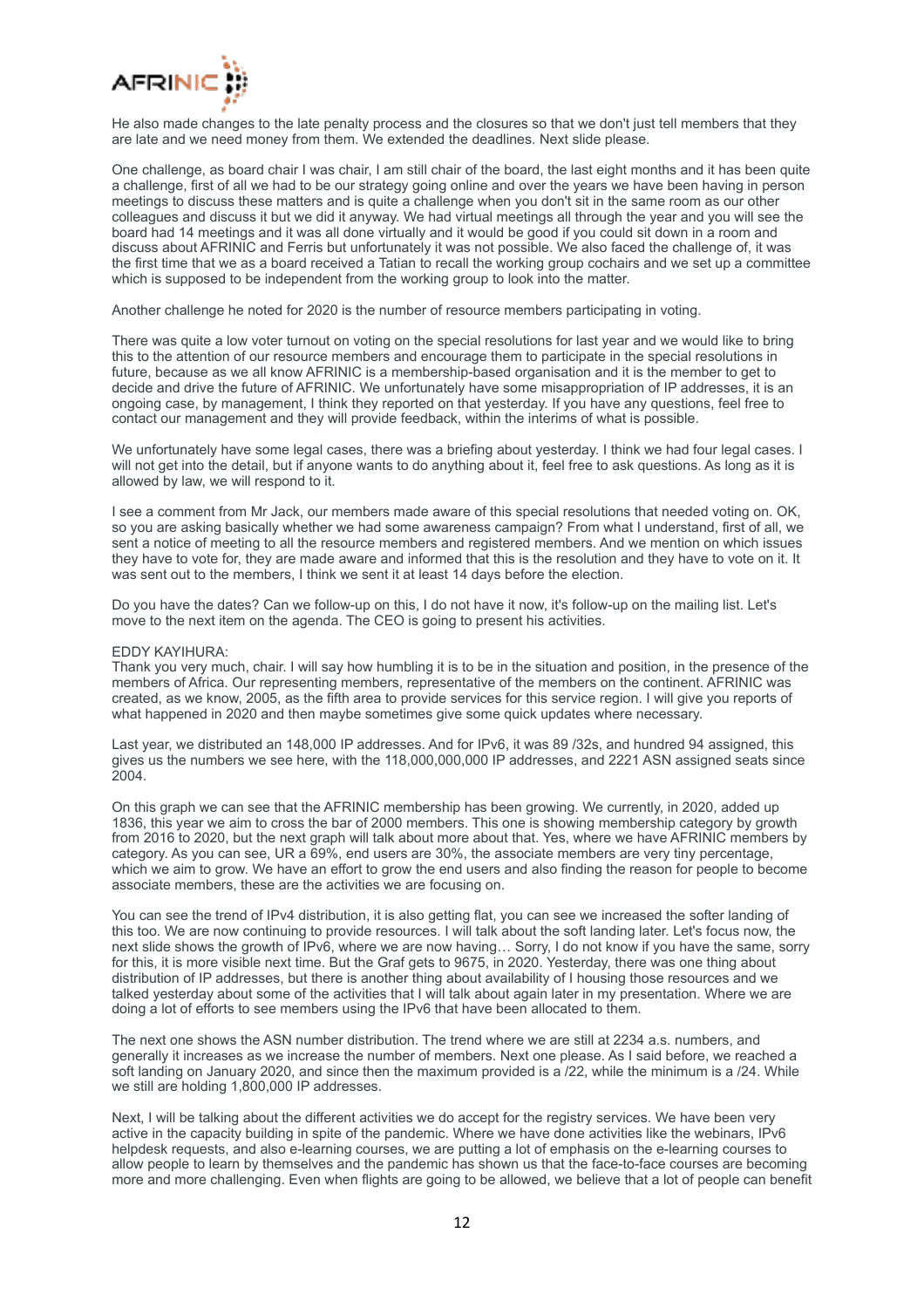

#### a lot to consume the online courses.

We are also doing efforts to translate those courses and make sure they are not only in English, but in French, and that we started discussion to have them in Arabic. We have the IPv6 deployathon, the experience will show yesterday, on how this is working with... next slide please.

A lot of the policy developed activity took place in 2020 with a b participation of community members from within and outside the region, which is a welcome environment. So far, last year we had two policies that were implemented, one in adjusting the IPv6 PA policy, and another one on the multi-homing not required for ASN. Seven policies were proposed in 2020 and the policies were also proposed this year, I will not go through all of them. I will now go to the finance update.

We saw a membership fee income drop by 3.6% from 5.600,000 to 5.500,000 in 2020. And the main reason is what the chair mentioned before when we did a comparison between the numbers between the two years, we see unfortunately we are collecting hundred thousand dollars in late penalty fees, we want to say here that we encourage members to pay on time. That extension where members were given an extension to pay this, it made us see from 200,000, we introduced close to 70,000 for last year.

Of course, the operating costs reduced also, some of the activities that were going to happen. And the cost appeared as if it increased, but in reality it is because of the fact that the total cost was increased. Net surplus was received over more than 2,000,000, it was recorded for the financial year, ending 31 December. The total reserve reflecting a growth of 37%, increasing to 8,000,000. In addition, we managed to put a fixed deposit of \$1,000,000, increasing the strategic cash reserves to 4,380,000 the liquidity ratio continues to improve in the light of the increased closing total cash holdings.

On the following slide, you will see this graph that shows the trend of a historical fee revenue level, and you will see the increase is appearing in 2020, for the reasons we shared. Some members also managed to own up their fees. The next one shows the graph above the AFRINIC historical reserve. Which is what I shed earlier on. The next one also shows the AFRINIC historical cash holdings, which now gets to 9,200,000. The AFRINIC operating cost level on the next slide, has been increasing, but last year ended at 3.4, but the reporting is from the audit committee and other team will clarify this.

The following graph is about the AFRINIC historical liquidity ratio. Which is an indication of where we stand today. We also had four legal cases that we will discuss and then we also had and produced the report, it happened this year, the report on sub- appropriation. And the police investigation. We are in touch with the police and we are informed the investigation is still ongoing, but we have some limitation on how much information we can disclose in this situation.

Thank you very much for your support, thank you for your presence, thank you for registering, and we are hearing you, we have heard some of the comments made earlier on, we may not have time to answer all of them, but we will make sure we provide the best service possible. Thank you, chair of.

#### SUBRAMANIAN MOONESAMY:

Thank you, CEO, for this presentation. We have 12 minutes left for the closing of the online action platform. From what I understand, it is easy, I encourage you all to vote for your candidate, you have 12 minutes left. We are ready to receive the external auditor, so I will ask a member of the committee to present the report.

#### BENJAMIN ESHUN:

Yes… OK. Thank you, chair. My name is Benjamin Eshun, I am a member of the audit committee. I will be presenting the AFRINIC financial statements for the year 2020. The other committee is a subset of the board and is comprised of four members. Serge Ilunga, myself Benjamin Eshun, Oluwaseun Ojedeji, Adewale Adedokun. The terms of reference can be found at the URL below.

This report presents the major aspects of the financial statement for AFRINIC for the year 2020, and the audit exercise was done by BDO and issued an unqualified audit report. The financial statement from which this report has been audited and approved and published and can be found at the URL below.

The financial statements, the AFRINIC financial stand in 2020. The financial statement is set out in pages 5 to 37 of this. It contains the financial statement as of 31 December 2020 understatement of competitive income for the year then ended and the statement of changes in equity for the year then ended, the statement of cash flows for the year then ended, and the notes comprising significant accounting policies and other explanatory information.

So, from the balance sheet of AFRINIC we currently stand at US\$10,820,555, which is a 28% increase of the last year and is confining notes seven, eight, nine and 16 on pages 25, 26 and 30 respectively and then taking the opportunity to take down the figures actually.. 389,970 was a total trade of prepayment and receivables in the year 2020 and those can be found in notes seven, eight on pages 24, 25 and so. Over \$1.5 million in advance payments were only available this year. This can also be found on node 16 the unpaid 32. For the next project AFRINIC received \$16,257 and the available cash for AFRINIC to use was \$3.3 million. For the year 2020, he released an amount of \$4.3 million as cash reserve, which is a bit higher than what was received last year which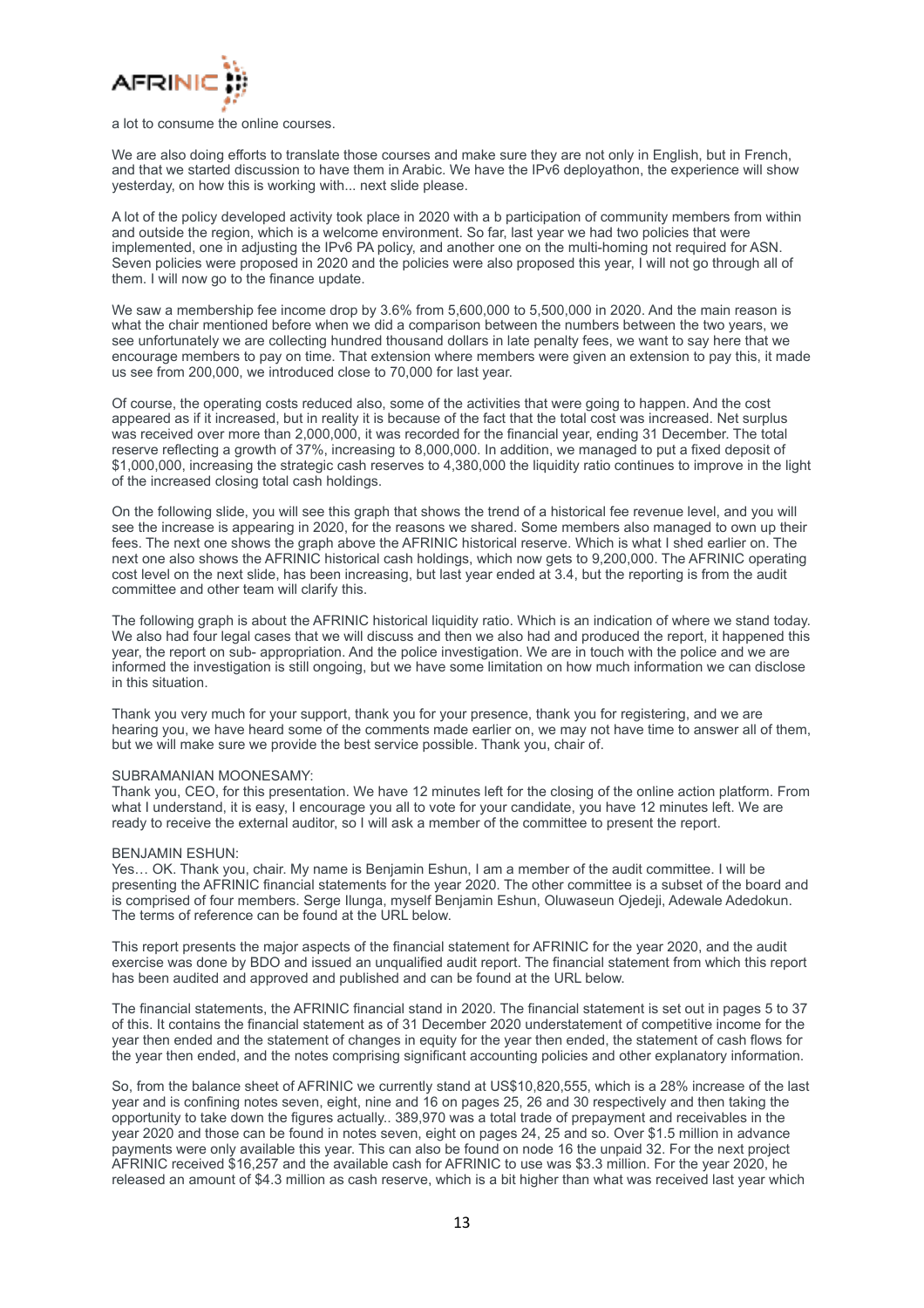

was around 3.2 million. Next slide please.

From the income statement, the income from the year was 5.6, \$5.6 million, which is a decrease of 3.5% from the previous year. The income from members was about \$4.9 million and it can be found in page 27. Income from nonrecurring fees was about \$500,000 from the statement. In total AFRINIC received about 36,544 from grants, sponsorships and other income unrelated to fees. In the full explanation is a note 11 on page 27. We realised that the net surplus of 1.1 million, \$2.1 million was recorded for the 2020 financial year which was from the previous of \$2 million surplus last year.

This graph actually shows the income of AFRINIC for the past six years or so and shows the percentage of growth in the same period and there is a consistent growth in income. The percentage of growth has been constant since 2016 and last year we saw a significant drop in the percentage growth. Next slide please.

From our expenses, from the income statement, they are in two major categories, administration and distribution expenses. Ministration refers to all HR costs and office costs and everything else outside of these two are considered as a distribution cost.

The net expenses for the year 2020 was \$3.5 million which is a decrease of about \$1 million from last year represented about 23% of our expenses went down from last year. Administration expenses of the total of \$3,135,774 it is a decrease of \$35,000 from last year and that can be found on note 15.

Distribution expenses went down and there was a net impairment, for net impairment losses on financial assets and bad debts you're able to improve by 70% and it is only \$56,000 from the previous year of \$276,000. Next slide please.

I would now like to pass the microphone back to the chair for the adoption of the financial statements.

## SUBRAMANIAN MOONESAMY:

I would like to thank Mr Eshun for the financial report. I would like to remind our members that they are published on our website and we also have quarterly financial statements published on our website.

Benjamin, can you open your microphone please. It is for you to propose the financial statement for the year.

## BENJAMIN ESHUN:

A1 to them first to adopt the financial statements for this year.

#### SUBRAMANIAN MOONESAMY:

It is to consider AFRINIC's audited financial statement for 2020, and a proposer in second or for this resolution.

Proposed by (unknown term). Nice to see you, I think the affiliation is M CTI. Thank you for joining us. Seconded by (unknown term). Are there any objection to the resolution for the statement of the year in 31st of December? I am not seeing any objections in the chat, I am not seeing any hands raised.

Thank you for the year the audited financial statement of the year ending 31 December 2020 is approved. Let's go to 5.3 which is about the appointment of auditors.

#### BENJAMIN ESHUN:

Next slide please. Thank you chair. Appointment of the external auditors for the year 21. BDO is approved to serve as AFRINIC's external auditors for the year 2020, the financial year at the last AGM and for the second year running. The board shall recommend the reappointment of video as AFRINIC's external auditors for the 2021 financial year during this AGM when it will be the third and final time for the board resolution. Next slide please. The statement for reappointing for the financial year has resolved to appoint BDO as the auditor for the financial year in 2021. I cannot hear you.

## SUBRAMANIAN MOONESAMY:

Thank you and we have a proposer and second or two reappointing BDO as the auditor for the financial year 2021 which is this financial year. Please raise your hands. I do not see anybody. We have a resolution and I need a proposer and second are for the resolution.

I see a comment, let me comment on this quickly. It was in Kampala the audit committee under the chairmanship of… I forgot who was the chairman. It was Seun, we already had a member session about this and we agreed on having a rotation of auditors which is been done every three years. We already have this policy and I will need someone to propose it, Mark Elkins is proposing the resolution and it is seconded by you IR link in South Africa.

#### BENJAMIN ESHUN:

I understand the auditors are on the call so you might want to recognise them please.

## SUBRAMANIAN MOONESAMY:

I know there is someone from video on the call… You have the floor, can you please introduce yourselves?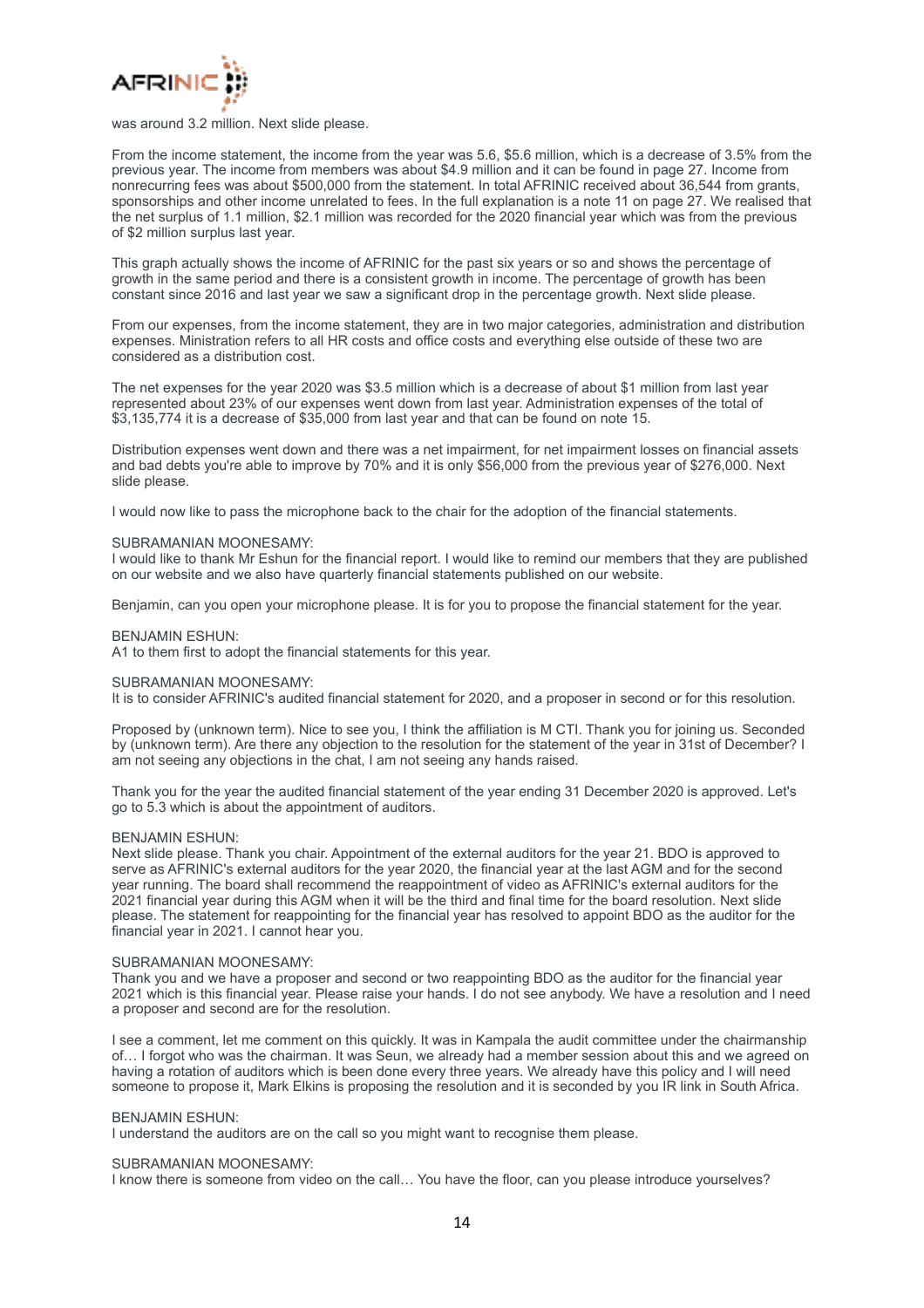

### SPEAKER:

I am the audit manager. As you have already imprudently investments just a comment on this that we have issued a clean audit opinion on for this company and we have carried the audit.

## SUBRAMANIAN MOONESAMY:

Thank you. We have a composer and seconded for the resolution, are there any objections to the approved BDO as the external auditor for AFRINIC for the financial year 2021?

I don't see any objections. So the members approve this resolution.

There is a question in the chat I see about comparative quotations obtained for seeking the external auditors, would someone from the audit committee want to comment on this? Benjamin? Or I know we have the chair of the audit committee as well.

## Seun would you like to comment?

## SPEAKER:

Yes, we have been following the engagement rule which was to continue with auditors that have been previously used for three years of course we got permission from video and considered it and we discussed it before we felt that we should still continue with them. Once there still within three years that was initially agreed to you, we don't normally request a quotation from other auditors. I hope this answers the question.

## SUBRAMANIAN MOONESAMY:

I am not hearing anybody. Thank you.

## OLUWASEUN OJEDEJI:

Are there any other questions? This decision was presented to members at that time. It was agreed that we would use the same auditor for that maximum of three years, and that is it, thank you.

## SUBRAMANIAN MOONESAMY:

OK, thank you for these comments. Thank you, Seun. I think Mark Elkins was saying something? Mark? Are you in the queue or is it on the chat? Mark Elkins made a comment in the chat, on the board, there is a maximum of three years for a extended auditors. OK, I do not see any questions about the auditors. I am going to close this part of the session if I do not see any more questions. The question about representative auditor, what is the question? Oh, they're on the call. I'll give you some background, right before I became a board member of, for the external auditors to be on the call, to be present at the annual general members meeting, to be able to respond to you and your comments, there was this (unknown term) who is currently resenting video and introducing herself, she is here with us.

Can answer questions if any of our members ask questions, it is fair to ask questions. I do not see anything on the call, so I am going to move forward to the next item, thank you again. I would like to thank Mr Seun, Mr (unknown term), and others on the committee. I am going to give the floor to the chair of the finance committee to present the AFRINIC 2021 financial budget. You have the floor. Please beat yourself, Vika.

VIKA WILLIAM MPISANE: Can you hear me now?

SUBRAMANIAN MOONESAMY: We can hear you, welcome, you have the floor.

### VIKA WILLIAM MPISANE:

Thank you for the opportunity. I'm going to make a brief presentation on the budget for 2021. This current year, we are almost halfway through it now. Next slide please. The finance committee has three members, as we can see there. Abdalla Omari, Eddy Kayihura, are the other members. Next slide please.

This slide is a summation of what is in the budget, I must say the budget itself is on the website, it has been published now for quite some time. And members have seen it. What we have done here on the slide, without getting into details, there was a comment at the 2020 AGMM, to try and capture, also for the members and activity-based type of expenditure on the budget. So what our finance team have done in this slide is to really just sum up along the lines of what the operational expenditure is.

As you can see, the majority is on technical infrastructure and so forth, but the key things from the budget that we published online is really just to understand and remember that our estimated revenue for this year is little more than US\$6,000,000. And the total budget of expenses for this year, it was 5.3. End of the \$6,000,000 revenue, the majority of it of course, 5.9, that is probably like 99% of it, will come from the membership fees. And about 100,000 from other income.

This pie chart really just breaks down to shower where the majority of expenditure is going. 51% of our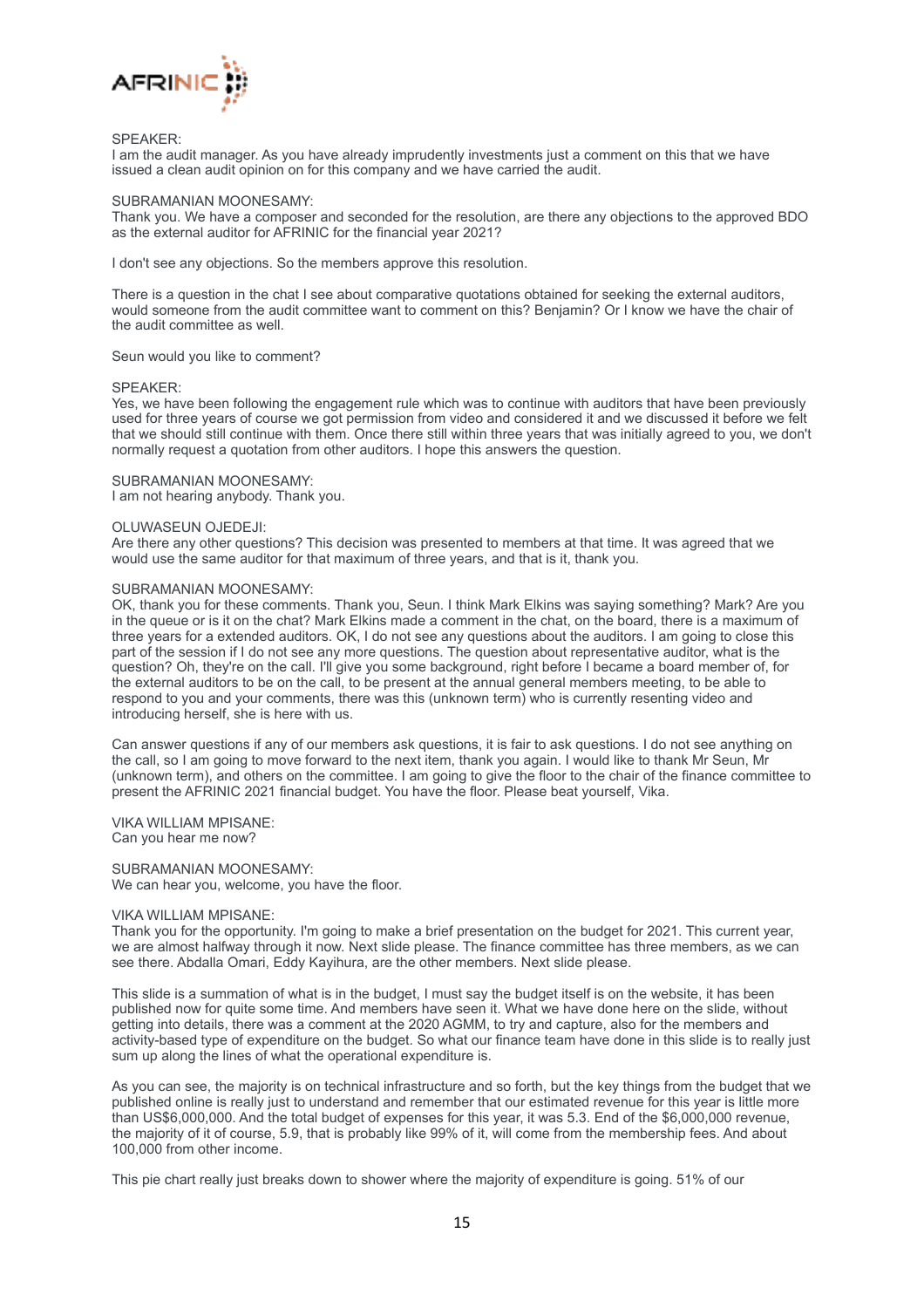

expenditure is in our human resources. With this must expenditure in human resources, we are a resource-based organisation, we employ people and serve the whole continent, so that is one of the influences of that. It's fair to say that the figure is slightly better than in prior years, but we still want to, I believe, that AFRINIC beyond this would want to find ways of minimising this cost so that it does not probably look as it currently looks, but this is the justification for it.

Then there is a breakdown of expenditure that you can see, it is quite small compared to the HR budget, the obvious expenses for computing expenses, the meeting expenses which have dropped because of COVID and our inability to meet face-to-face.

That will be all, the finance… For some reason I am hearing the translation in French. In essence, what I'm saying, it can be accessed online.

## SUBRAMANIAN MOONESAMY:

Could we stop? I have to check because I'm hearing the French translation while Vika is presenting. Just give them 10 seconds. OK, thank you, Vika the chair of the finance committee. And on the finance committee, we have the CEO as well as a member of that committee. Do we have any questions on the 2021 finance budget?

I see, Mr Kroon, I think my good friend Seun has already answered your questions. Any question to Vika about the budget for this year? I am checking the queue. I do not see anything. Nothing. OK, fine, I do not have any questions. Vika, thank you for this presentation. Please thank the members of your committee for their work over the past you. I'm going to adjourn this meeting, until 11:05 UTC and we will pick up from there. We will be back in 10 minutes.

## WAYNE GURUNADEN:

In the meantime I would like to thank our sponsors, it's hosted by internet service provider DLC, big thanks to all sponsors for AIS 21 online. We have translation and caption sponsors Flexoptix. Inclusive and diversity sponsors .Africa, other sponsors ICANN, Internet Society, Liquid Intelligent Technologies and DNS Africa, thank you, we will be back in six minutes.

## SUBRAMANIAN MOONESAMY:

We have a few seconds, one minute before we start. After the adjournment.

Our break was 15 minutes. On the agenda the time is UTC 11:05 I'm going to ask for the chair of the nominating committee to give his nominating committee report. You have the floor.

We will have a representative of the board and if there is some communication issues we will ask him to step in. He is here.

#### FABIAN ARBOGAST JR:

Hello everyone. Thank you. The slide is on display. This was appointed in January 21, 2021 and comprises of the following members, myself as the chair, Caleb is vice chair, Abdullah represented the board and Raymond who is a member.

This year, the election process has been like this so far we have two positions, one for board seat number five for Southern Africa and one governance committee seat, which is subregion independent.

We have done several meetings online specifically on zoom and we discussed ways to oversee elections and of course we have been doing this according to the bylaws, principles and specific 2021 election guidelines.

For the two positions starting with the board position seat number five, he received these four nominations. We have dropped one which missed that criteria. We did notify him and he acknowledged.

Unfortunately for GovCoM we received only one nomination. For the final candidates who succeeded to go to the voting is Vika William Mpisane , Paul Waller and Mark Elkins and there was just one candidate for GovCoM.

As you are aware, most of you are aware that the election timeline countdown is coming to a conclusion today, but we did open e-voting on 20 May and the proxy appointment and then we closed the appointment on 29 May and since then, online voting has been going on and it has been concluded today at 10:30 UTC and we did successfully close it. So later on today according to the timetable we are going to announce the results. Next slide please.. Thank you. On behalf of the nomination committee members, we are as a team, first of all please to be honored with this opportunity to serve AFRINIC on the community and we do thank the board for trusting us with this assignment, and we thank the AFRINIC team, the CEO, the election committee and the legal team and the support during this exercise. We thank the members of the community for doing nominations because this has given us an idea of doing our job.

Of course, we thank the members for voting because they have already voted and the tally has been done already. Next slide please.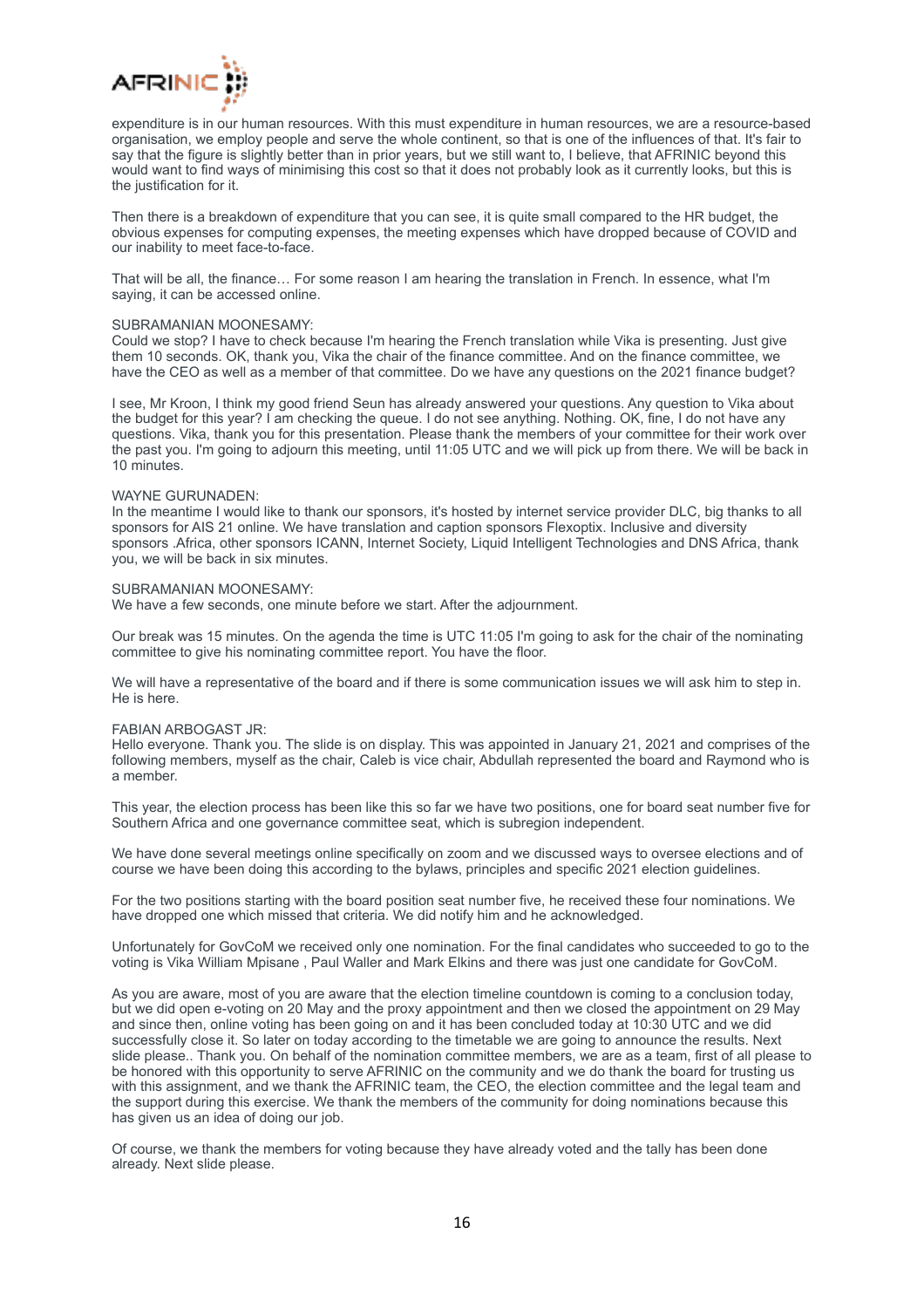

That is it for now. I thank everyone. Thank you.

## SUBRAMANIAN MOONESAMY:

Thank you Fabian, for the nominating committee report. On behalf of the board of AFRINIC I'd like to thank each member of your committee for the work you have done. It is voluntary work. It is hard work and at the same time, it is for AFRINIC and be really appreciated. Thank you. I am going to give the floor to the election committee now. It is 11:11 UTC. To give an election committee report.

## KISHNA DHONDEE:

And thank you to the nominating committee should care for this presentation can we have slides please?

I'm here to present to you ladies and gentlemen, the election committee report for the AFRINIC elections of May and June 2021. This is because the elections were opened on 20 May and then it just closed minutes ago today at 10:40 UTC. Next slide please.

The role of the election committee to be here of the vice chairperson of the election committee, it's important to understand our mandate. The election committee acted in line with article 10 of the bylaws of the committee itself consists of AFRINIC staff appointed by the CEO. The role of the committee and the role and responsibility of the committee is to handle all the election processes for all elections being held by AFRINIC, as well as ensuring that there is a permanent line of communication between the chair of the nominating committee and the election committee. Both during, and after the election date. Next slide please.

The election process in 2021 that has been used for the selection, the election process itself was approved by the board in article 13.2 of the bylaws and the selection process was published in April this year to cater for 100% online elections given the context of the COVID-19 pandemic. As you may recall this is the second time you're having a 100% election after last year.

You will recall that the two elections we had this year, one for board seat number five, there was one vacancy and the other vacancy was for the governance committee. Next slide please. And, the election timeline as the chair for the nomination committee just mentioned minutes ago, the election started on 20 May and that was when the e-voting started and we also opened questions for proxy if needed. The proxy registration was closed on 29 May. And today was the election day. The election has already been closed. Next slide please.

The balance was 100% e-voting platform. As I mentioned, the registration period for proxies was from 20 May to 29 May. And just to mention, we have no request application for proxy. So, we thank all voters who have taken time to participate in our election process in person. Although virtually.

I mentioned about the closing of our election which was today at 10:40 UTC. And I thank you for your attention, that is it from me, as chairperson of ECOM, thank you.

#### SUBRAMANIAN MOONESAMY:

Thank you for your election committee report. I would like to thank all members of your committee on behalf of the board for the work you have done. It is 11:16 UTC, I will give the floor to the chair of the election committee to announce the results of the elections. Sorry, the CEO corrected me, he is in the room with me so he can catch up stuff for me. He is smiling by the way. I will give the floor to the chair of the committee to announce the results of the two elections, one is for the board seat number five and the second is for the governance committee election. Mr Fabian, you have the floor.

#### FABIAN ARBOGAST JR:

Yes, as it has been said already, we closed the elections today at 10:40 UTC. In the presence of observers and witnesses, trustees and the ECOM team. Now, the long-awaited is here for you. Board seat number five. Before announcing the results, let me tell you the total number of voters for seat number five. It was 273. Next please.

I hope everyone can see, this has been captured directly from the system, different voting system, and the votes are as follows. Against each candidate. Mark Elkins, he got 116 votes. Paul Wollner has got 75 votes. Vika William Mpisane the same got 72. And 10 voters chose to abstain. With that, I take this opportunity to congratulate Mark Elkins for winning this position of board seat director number five. Congratulations to you, Mark.

The governance committee, we had only one candidate and we got the total number of votes casted, it was 96. As you can see, this result has just been captured there on the system. The only candidate that we have got 78 votes. And 18 voters decided to abstain from giving him a vote. By these results numbers, I'm happy to announce that Simon Msafiri Balthazar has got the governance committee position. Congratulations, Simon.

#### And thank you, that is it. For now.

## SUBRAMANIAN MOONESAMY:

Thank you for the results of the election. I would like to thank all the candidates who were nominated and who are up for the elections. This is how it works. I would like to welcome Mark Elkins, he is going to represent the